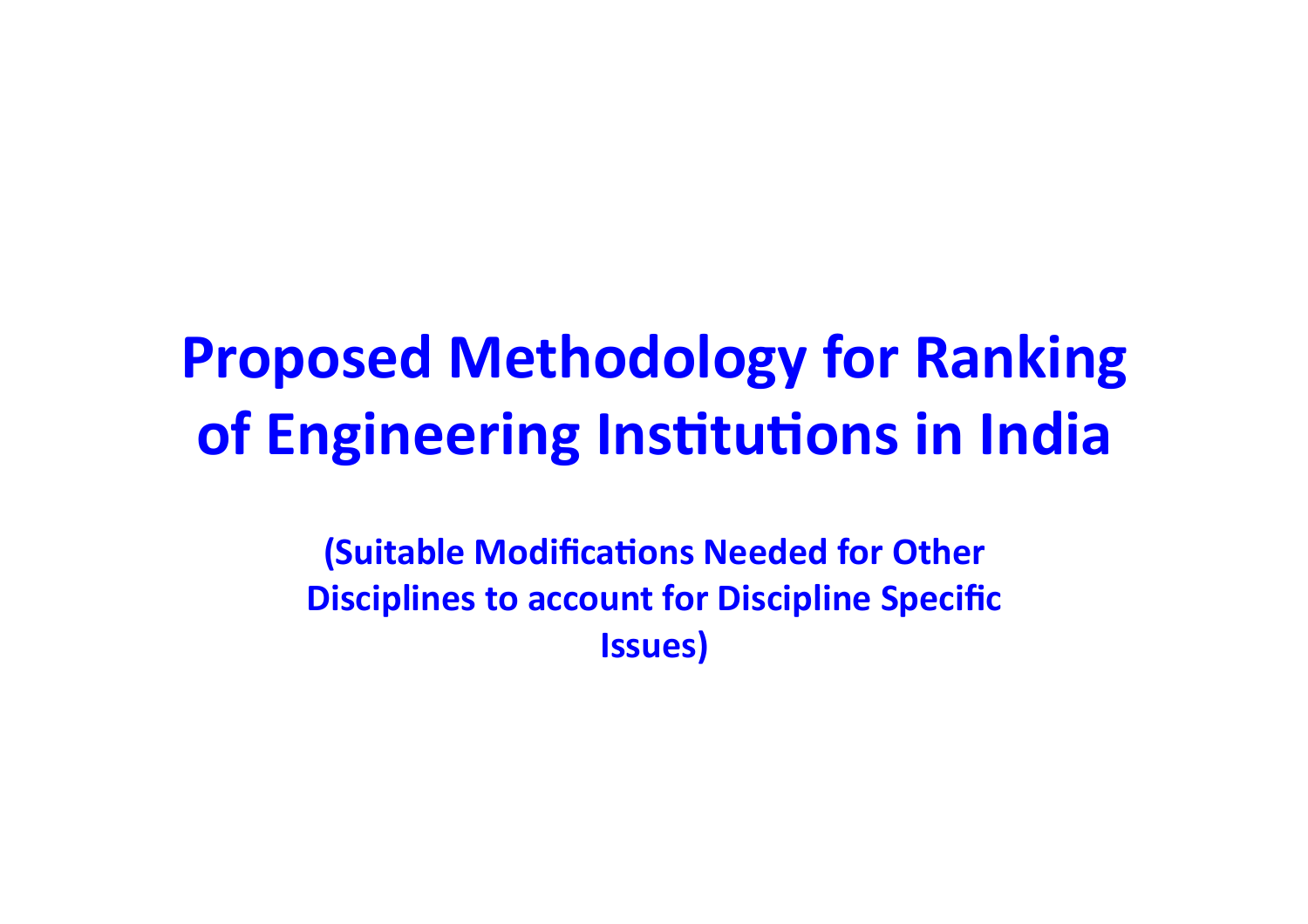## **Salient Features**

- Based on a set of metrics around the parameters agreed upon by the core committee.
- Parameters organized into five broad heads, each with suitable sub-heads. Suitable weights assigned to each head and subhead.
- Task 1: identify the relevant data needed to suitably measure the performance score under-each sub-head. Data easy to generate and verify when needed.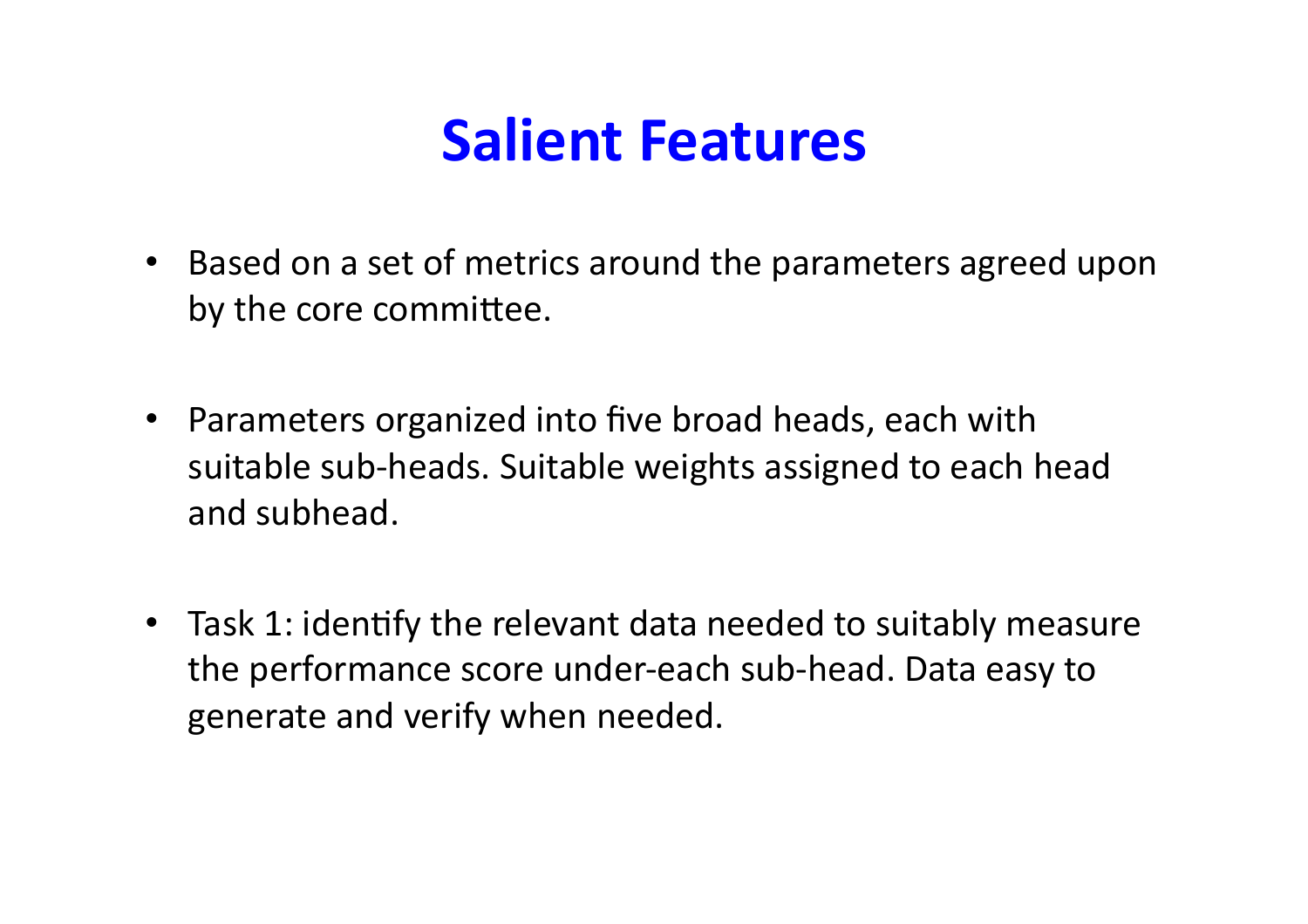#### **Salient Features**

- Task 2: Suitable metrics proposed for each sub-head and a score computed.
- Overall score computed based on weights allotted to each head. The overall score can take a maximum value of 100.
- The institutions can then be rank-ordered based on their scores.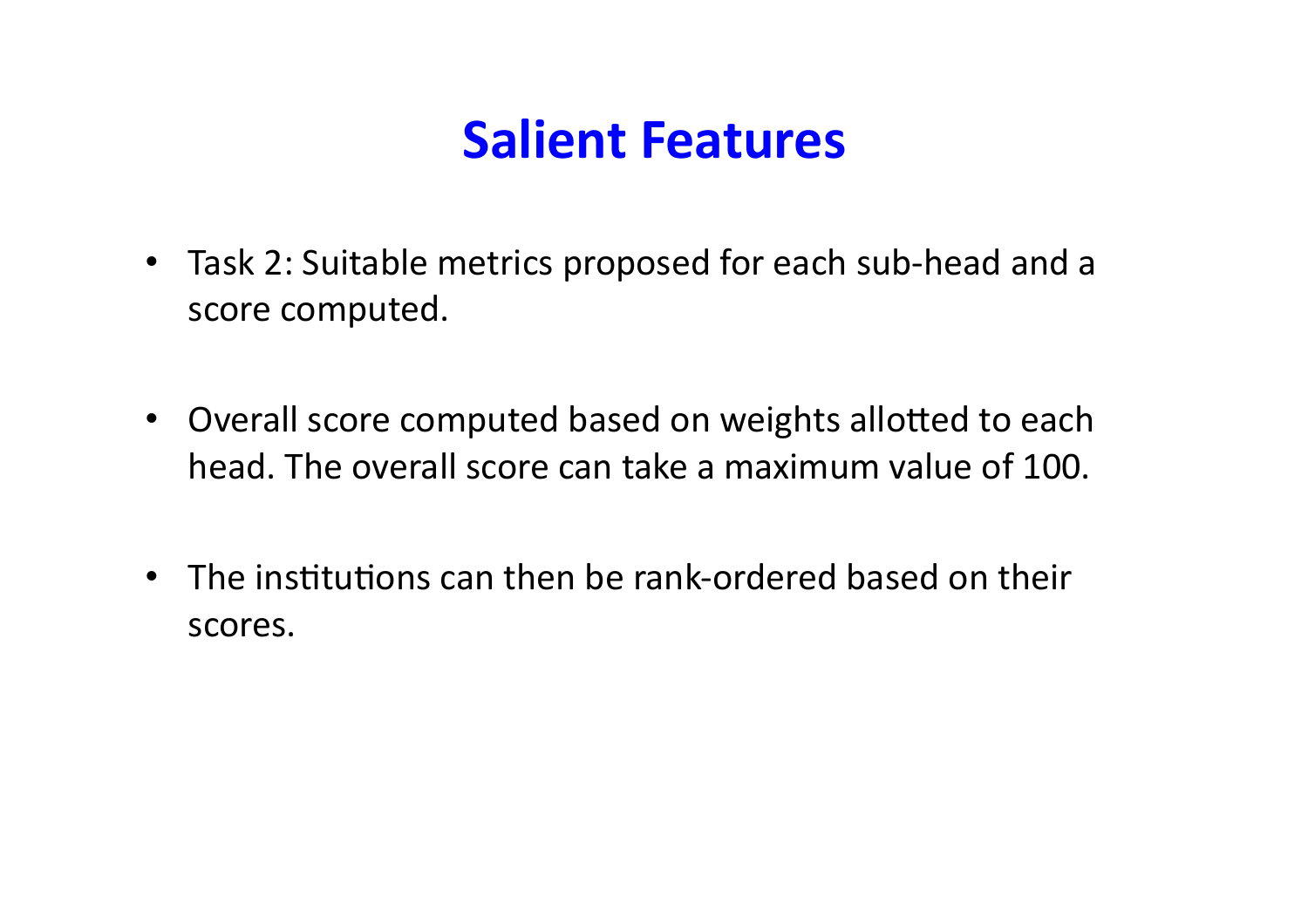#### **Ranking Based on Institution Categories**

- Ranking proposed to be done separately across two distinct categories.
- Autonomous (Category A) and Affiliated (Category B). Category A: Those engaged in Research and Teaching. Category B: Those engaged primarily in Teaching.
- Affiliated Institutions may also opt to compete in *category A, if it so wishes.*
- Score computations similar for both categories on most counts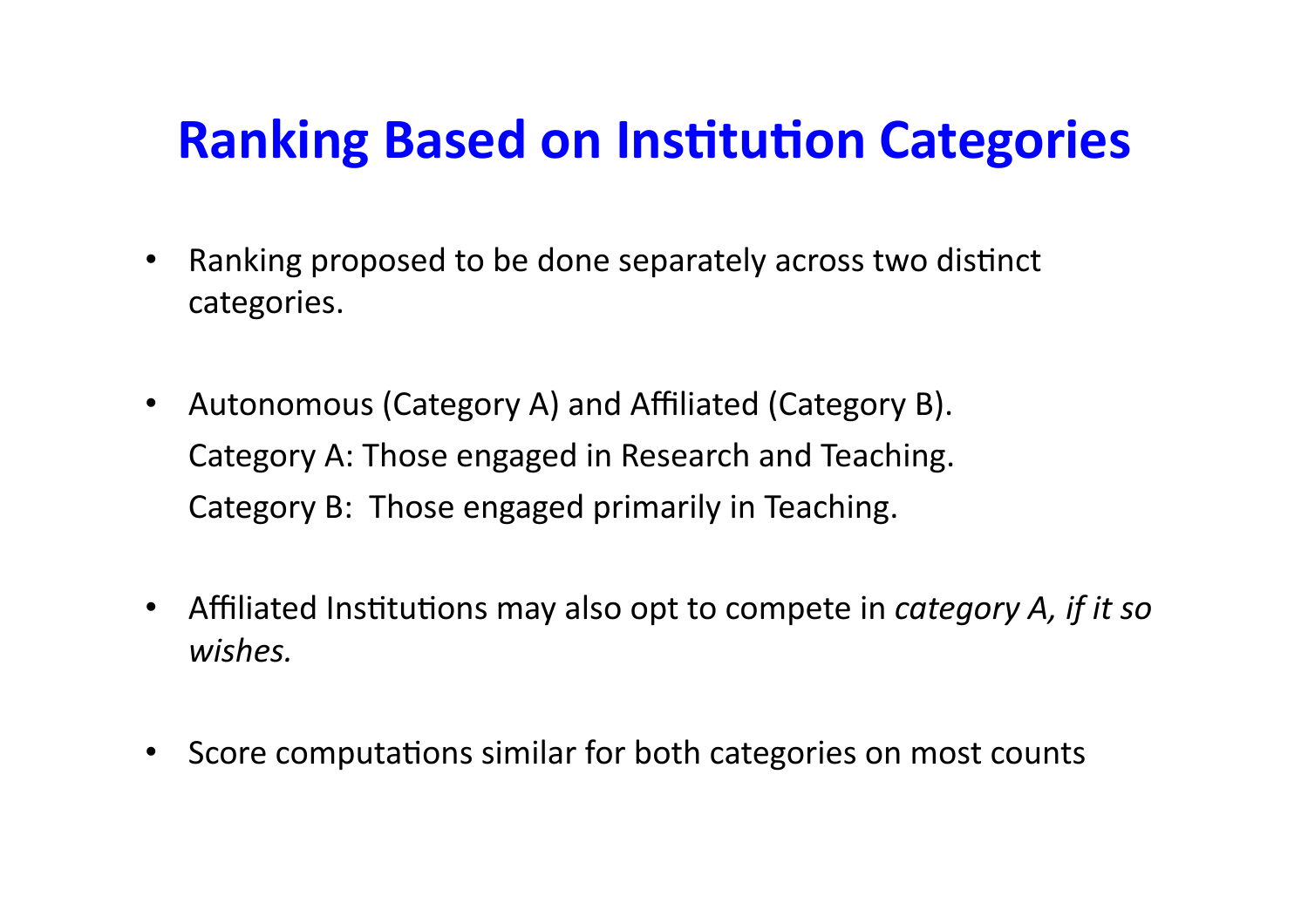#### **Ranking Based on Institution Categories**

- Methodologies somewhat different on a few parameters, to take into account the ground realities.
- It is proposed that weights assigned to the two parameters, viz., Research and Graduation Outcomes be reversed for Tier II (Category B) institutions.
- Even where the assessment metrics are similar, percentile calculations based on institutions of the corresponding category.
- If implemented in this spirit, the ranking methodology will produce two separate rankings, one for each category.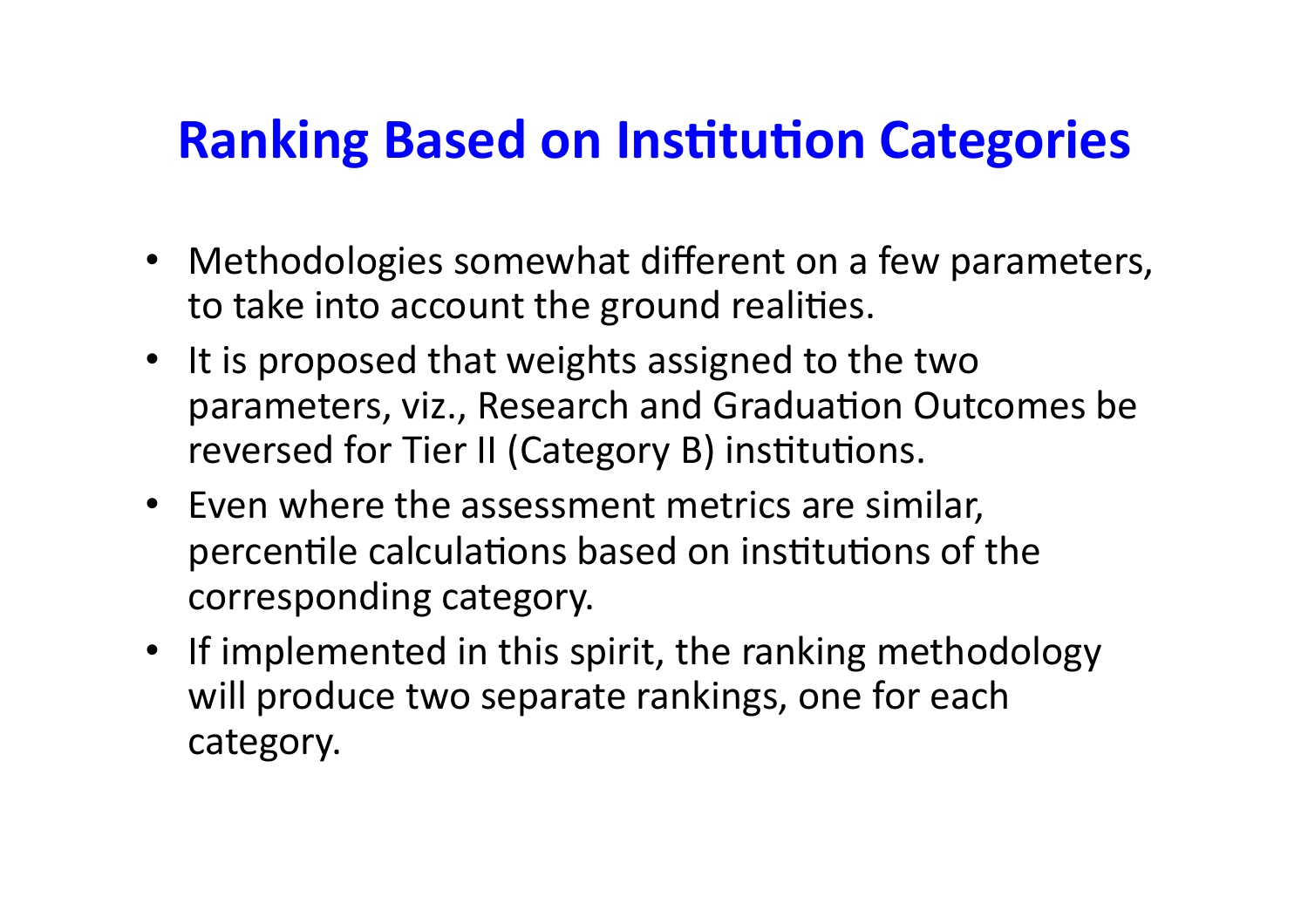### **Data Collection**

- Institutions desirous of participating in the ranking exercise, will supply the data in a given format (Annexure II).
- Submitted data to be uploaded on their own, publicly visible website and should be verifiable.
- Data to remain there in an archived form for the next 3 years to enable easy verification, where required. Penalty for unethical practices.
- The Ranking Authority to be empowered to take up a random check on institution records and audited accounts.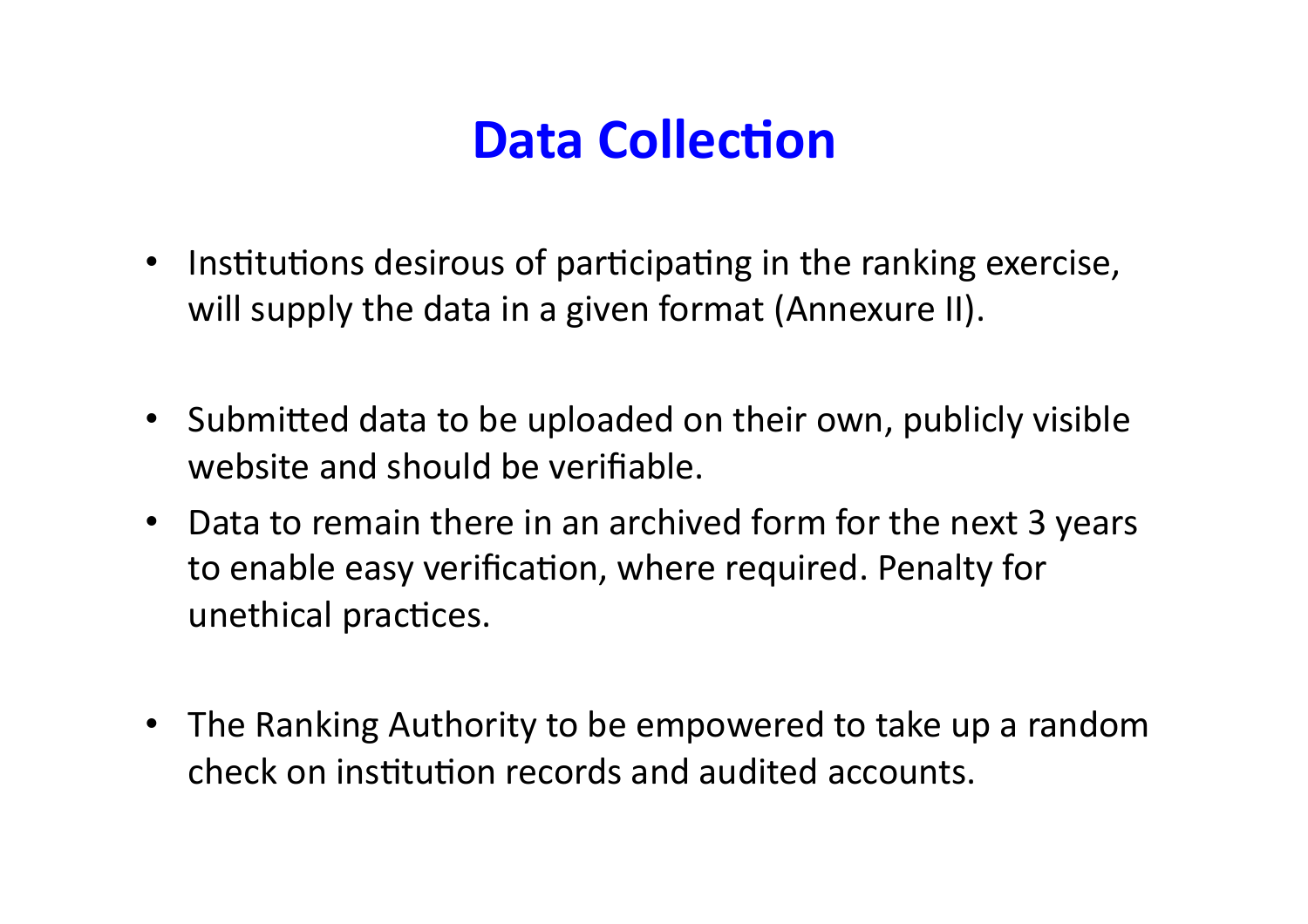#### **Data Collection**

- For some parameters, data to be populated from internationally available Data Bases: Scopus, Web of Science, or Google Scholar.
- Some other data through a national effort: Number of successful candidates in public examinations: UPSC, GATE, NET, CAT, PSU etc.
- Affiliating universities to provide examination results data in the appropriate format.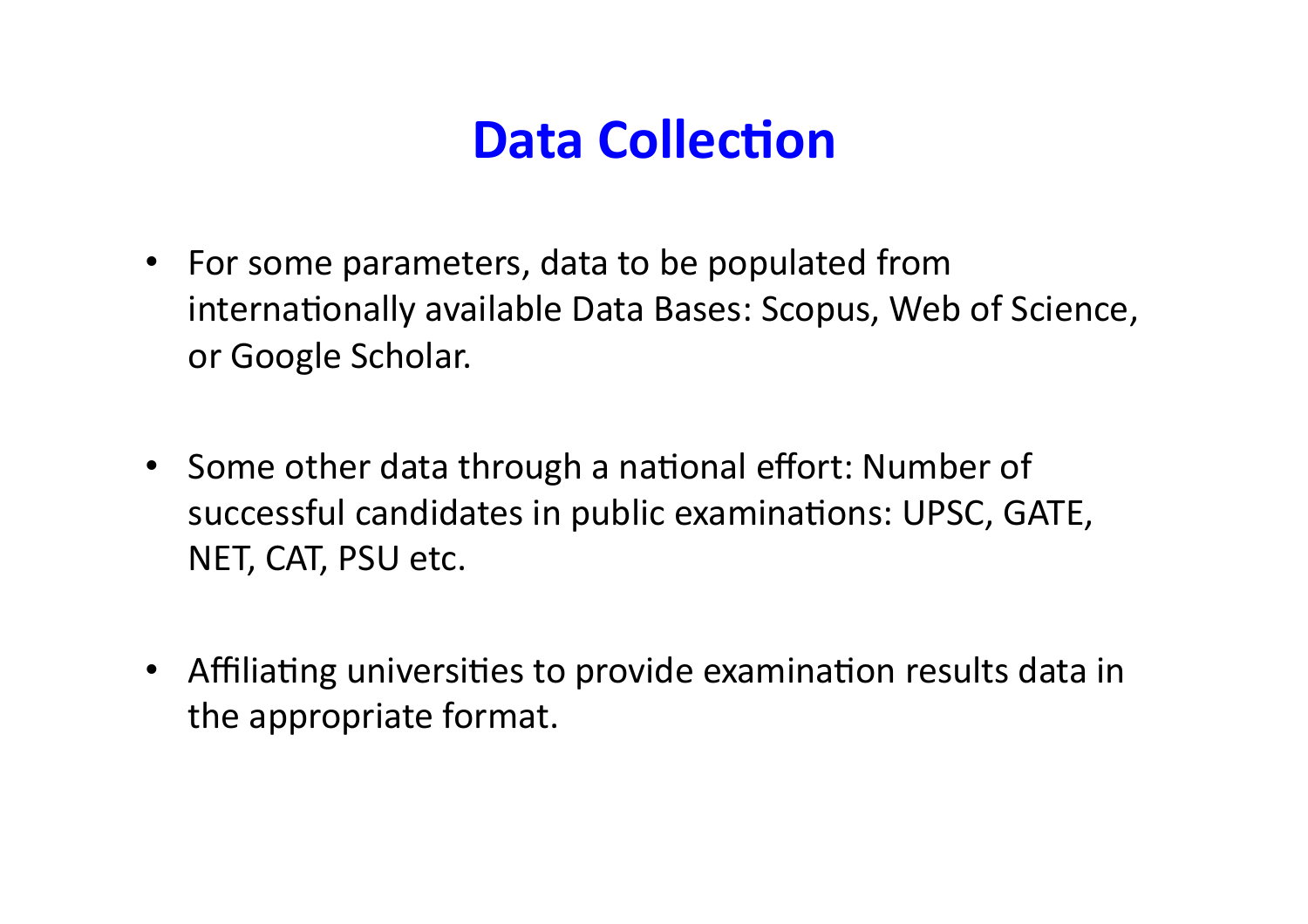#### **Miscellaneous Recommendations**

- Proposed metrics be presented to the core-committee (or another independent committee as deemed appropriate): to agree on suitability of the metrics and data used for computing these.
- A Ranking Board or Committee may be set up to oversee the process initially.
- A few institutions from both categories (A and B) be asked to fill the data from previous years: conduct a mock exercise and validate the metrics proposed here.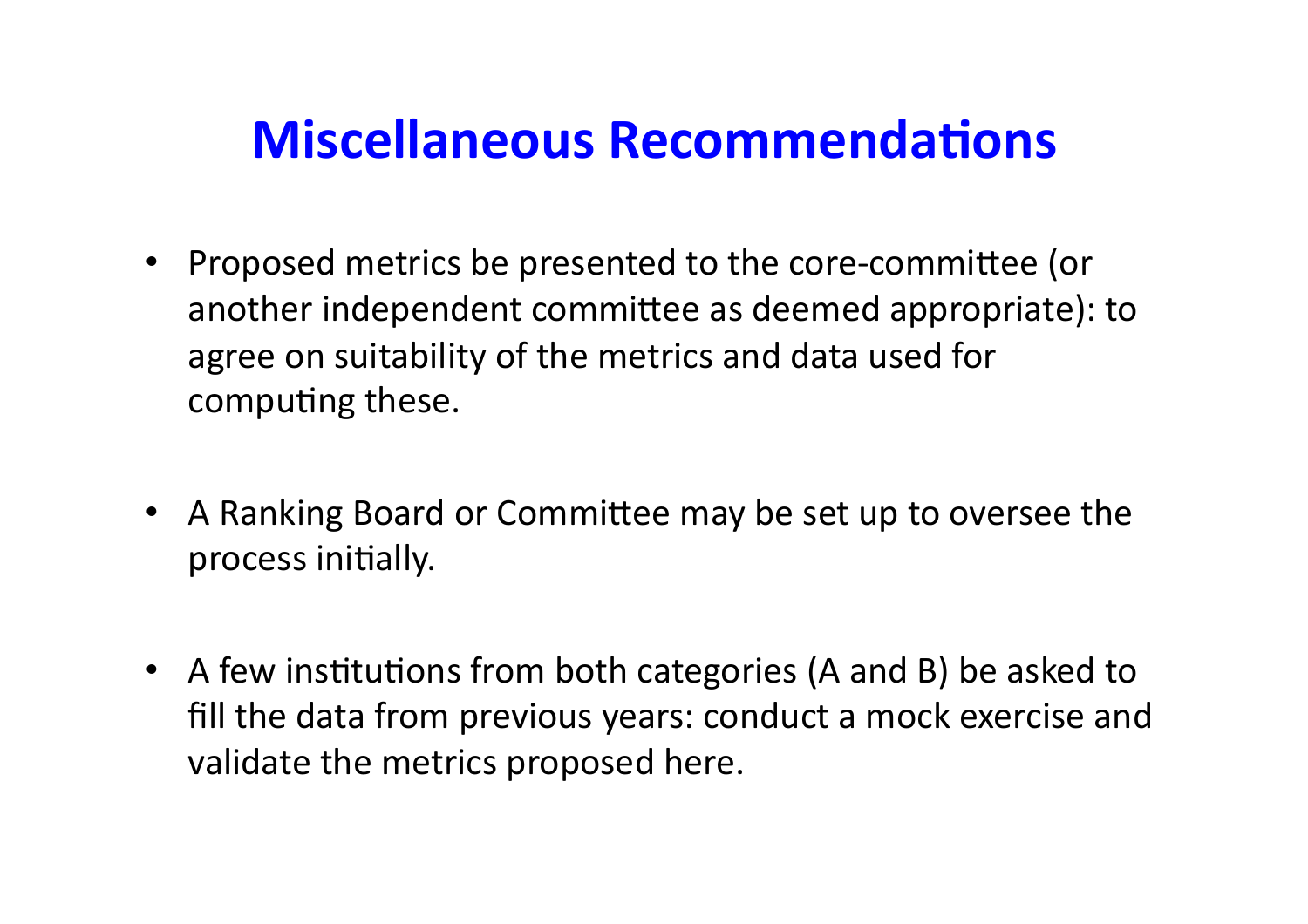#### **Implementation Details**

- A Ranking Authority/Agency should be identified and empowered.
- May be a Virtual authority, authorized to outsource parts of the work (including data analytics) to various survey organizations.
- The entire effort could be self-supporting if participating institutions are charged a suitable fees.
- Initial seed funding by Government may help.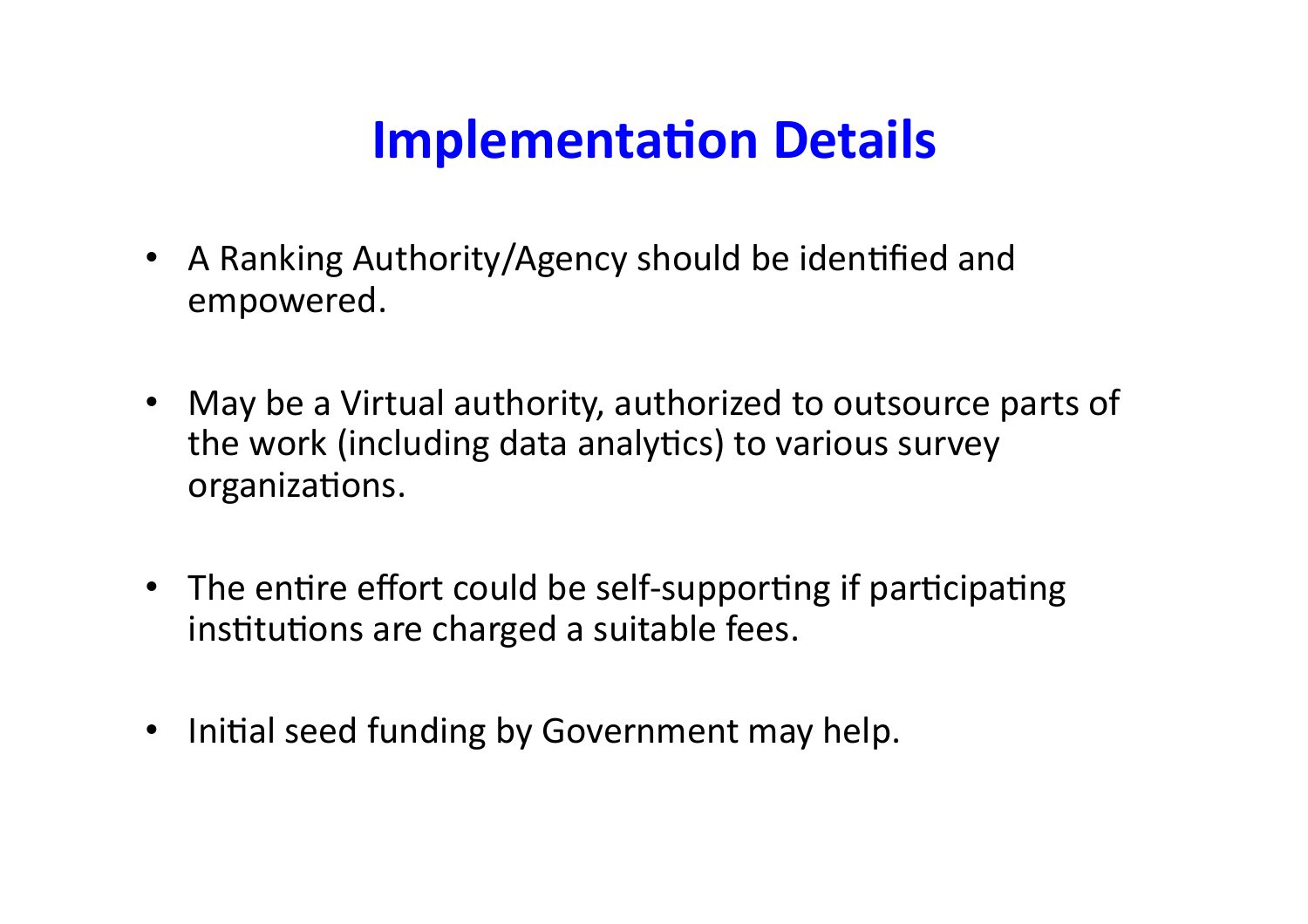### Annual Calendar

- Submission of applications (on-line) in given format: 1st December.
- The Ranking Agency will extract the relevant information from this data and using software, compute the various metrics and rank institutions based on this data.
- Both these components of work could be outsourced.
- Process completion: in about 3 months.
- Rankings published: ahead of the next year's admission schedule, say on 15<sup>th</sup> May.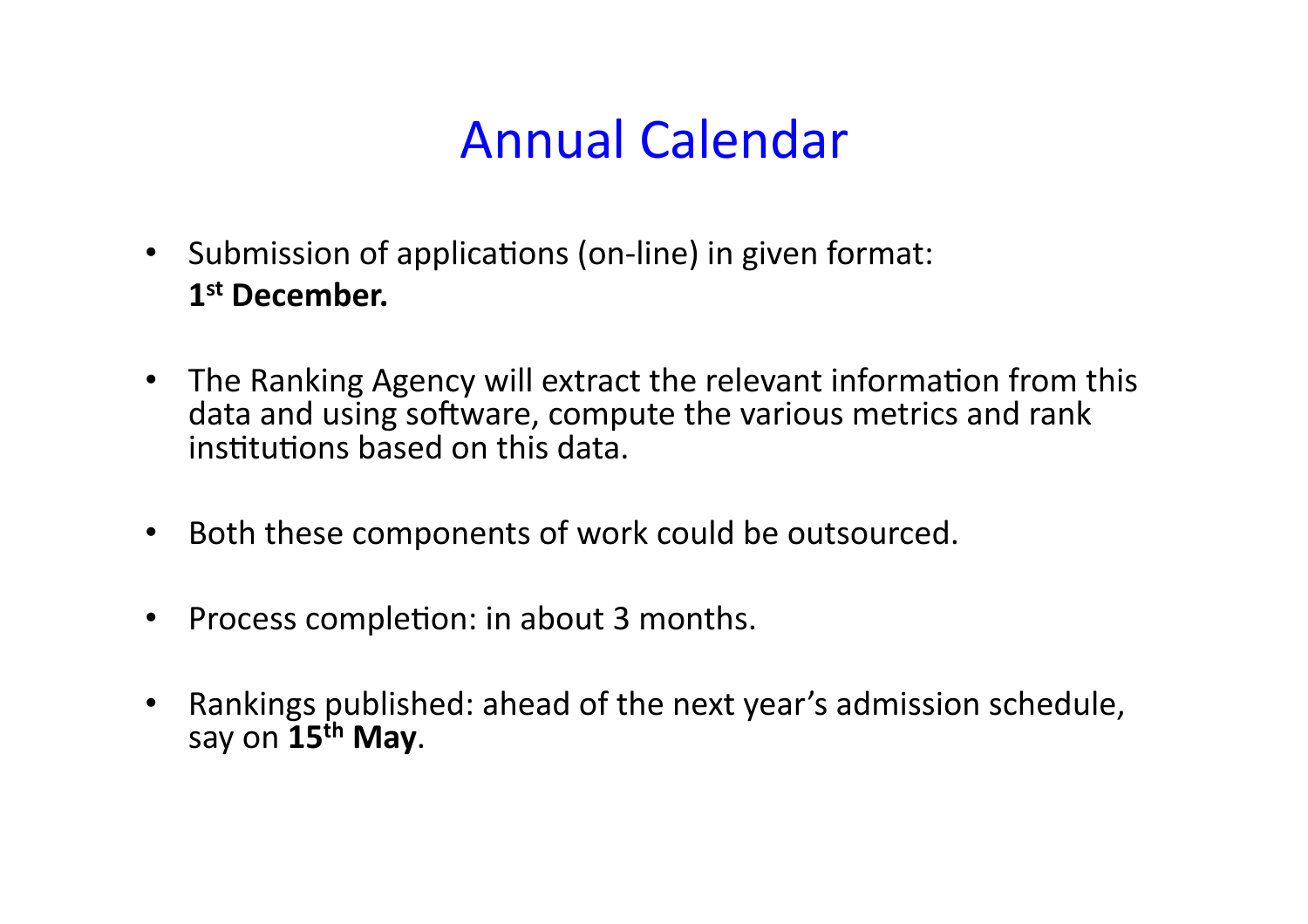**Metrics Proposed for Tier-I or Category A Institutions**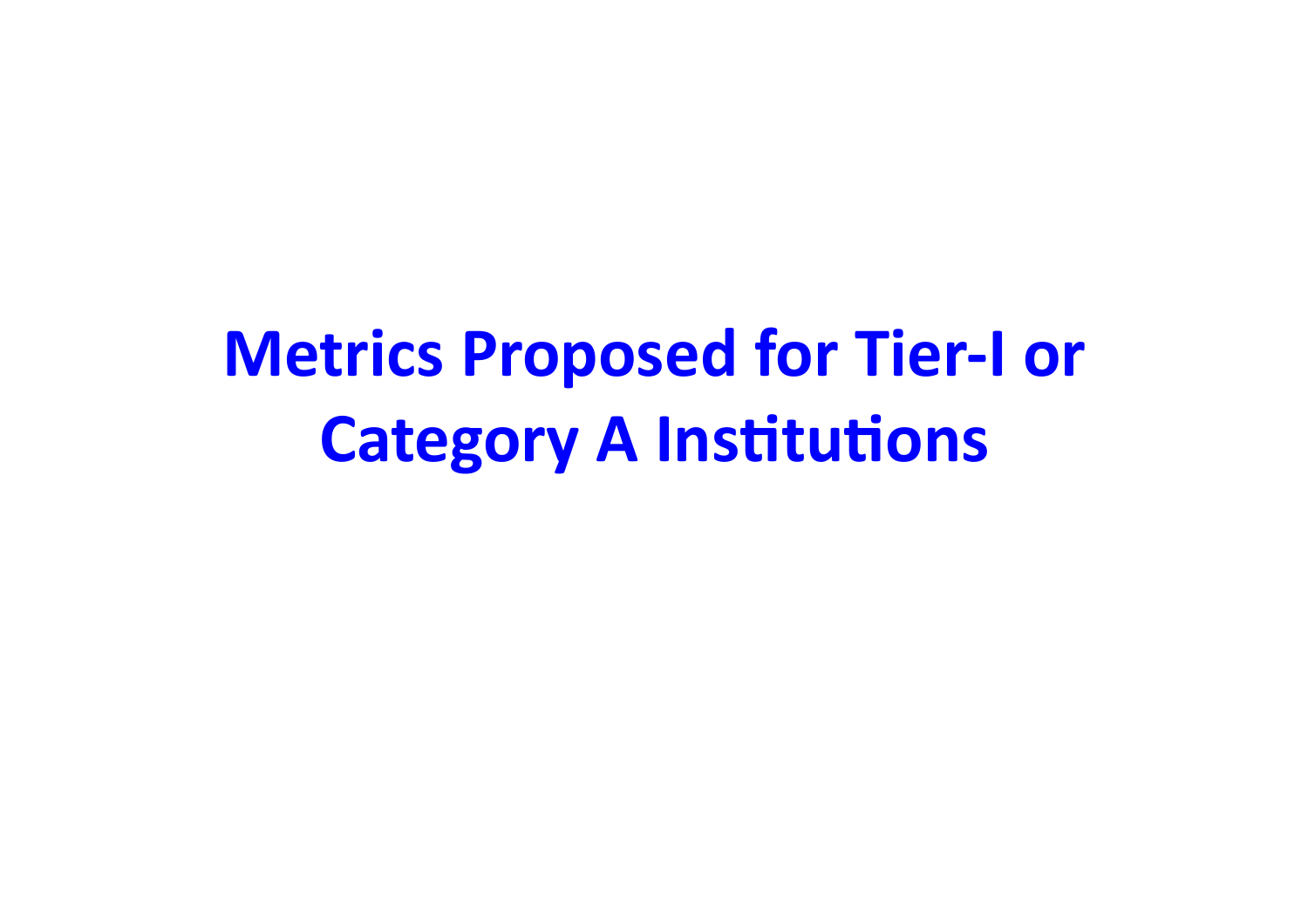## **1. Teaching, Learning & Resources (TLR): 100 marks**

- Ranking weight: 0.30
- Overall Assessment Metric:

 $TLR = FSR + FQE + LL + SEC$ 

• Component metrics explained on following pages.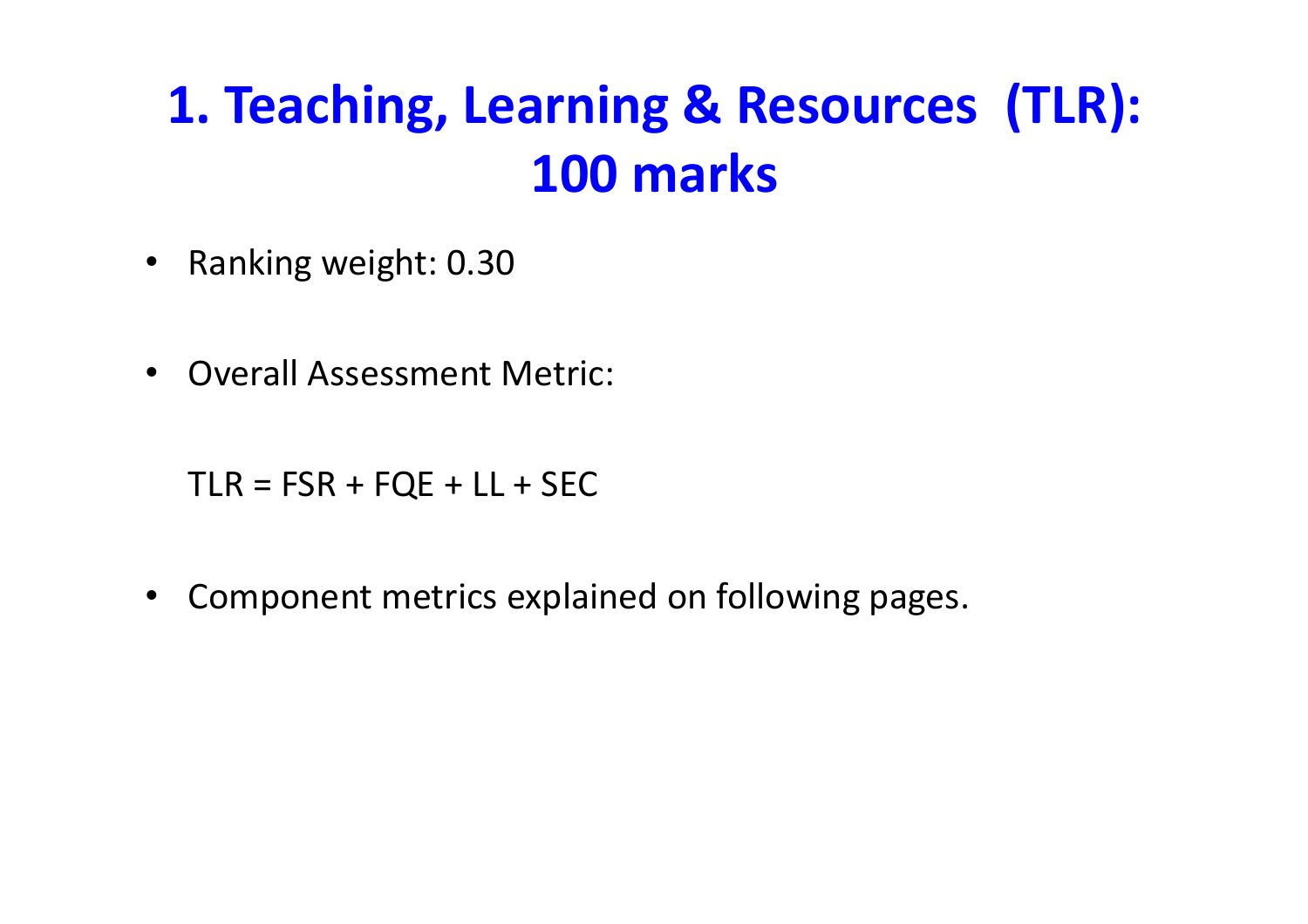#### **a. Faculty-student ratio with emphasis on permanent faculty (FSR): 30 marks**

- **FSR** = 30  $\times$  [10  $\times$  F/N)]
- N: Total number of students studying in the institution considering all UG and PG Programs, excluding the Ph.D program.
- $F_1$ : Full time regular faculty of all UG and PG Programs in the previous year.
- $F_2$ : Eminent teachers/faculty (with Ph.D) visiting the institution for at least a semester on a full time basis can be counted (with a count of 0.5 per semester per visiting faculty) in the previous year.
- $F = F_1 + 0.3F_2$
- Expected ratio is 1:10 to score maximum marks.
- For  $F/N < 1$ : 50, FSR will be set to zero.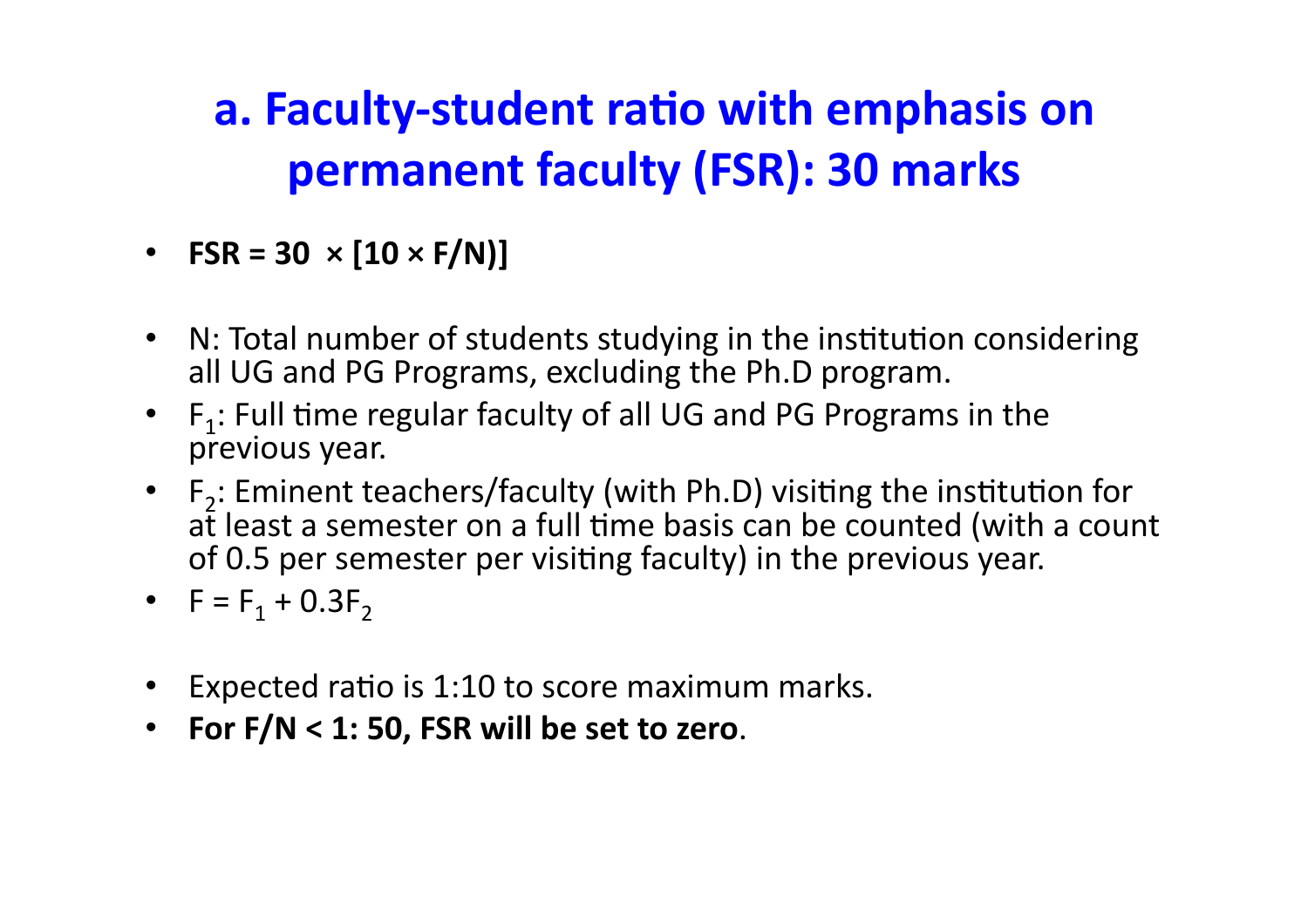#### **b. Combined metric for Faculty with PhD and Experience (FQE) – 30 marks**

- $FQ = 15 \times (F/95)$ ,  $F \le 95\%$ ;
- $FQ = 15, F > 95\%$ .
- Here F is the percentage of Faculty with Ph.D. averaged over the previous 3 years.
- **FE** = 15 X (E/15),  $E \le 15$  years;
- $FE = 15, E > 15$  years.  $E_i = A_i - 30$
- Combined Metric for Faculty Qualifications and Experience:
- $\cdot$  **FQE** = **FQ** + **FE.**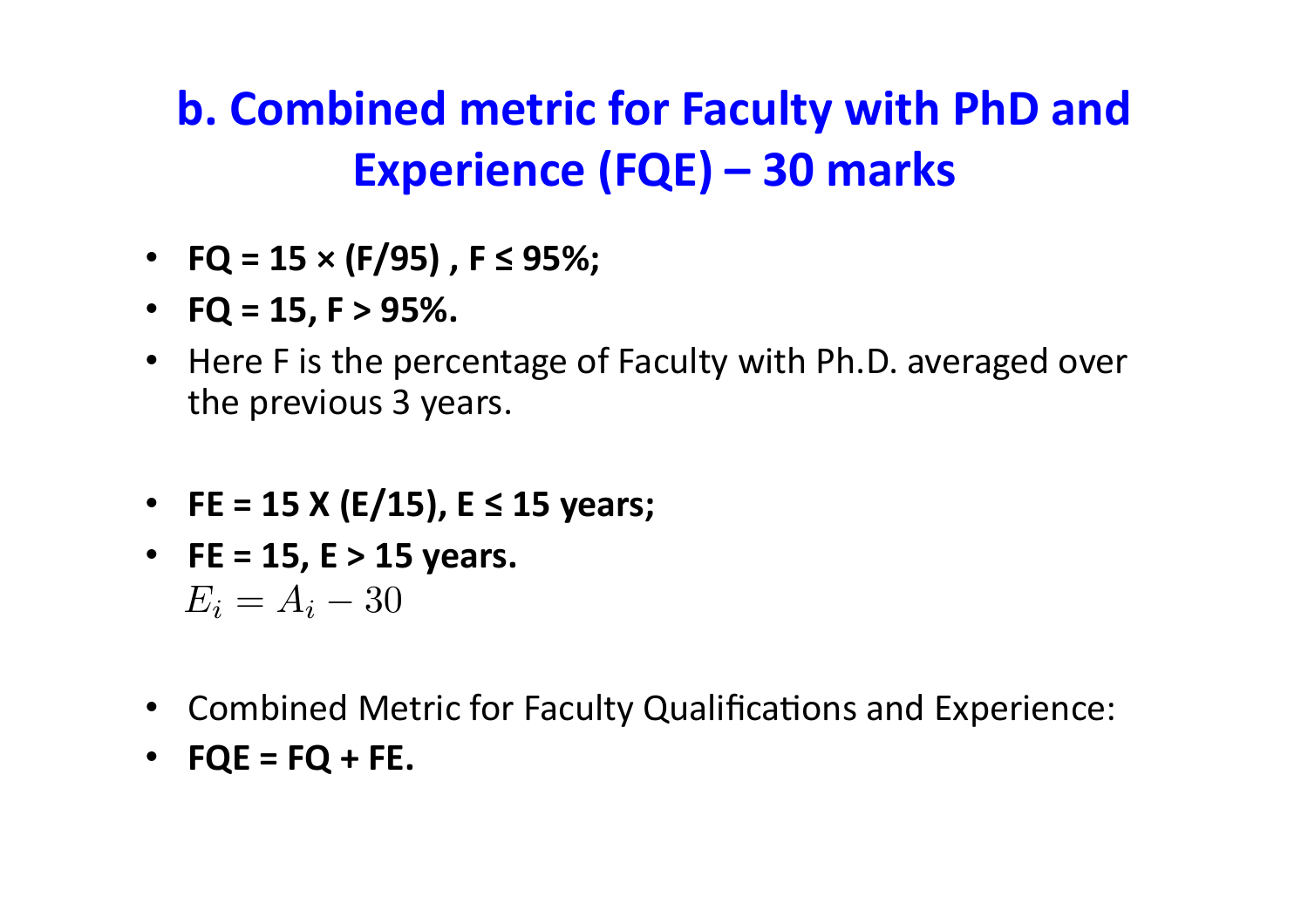#### c. Metric for Library, Laboratory Facility (LL): 30 **marks**

- **Library**
- LI = 15 x (percentile parameter on the basis of annual expenditure (EXLI) on library resources).  $FXII = FXIIPS + FXIIFS$  $EXLIPS = EXLIP/N$  $EXLIES = 2 \times EXLIE/N$ EXLIP: Actual Annual Expenditure on Physical Resources, Books, Journals, etc. EXLIPE: Actual Annual Expenditure on Electronic Resources, Books, Journals etc.
- **Laboratories**
- LB = 15 × (percentile parameter on the basis of annual expenditure (EXLB) on creation and maintenance of lab resources).
- If these expenditures are below a threshold value to be determined separately for each category of institutions,  $EXLI = 0$ ,  $EXLB = 0$ .
- **Combined Metric for Library and Lab Resources:**
- $\cdot$  **LL=LI + LB**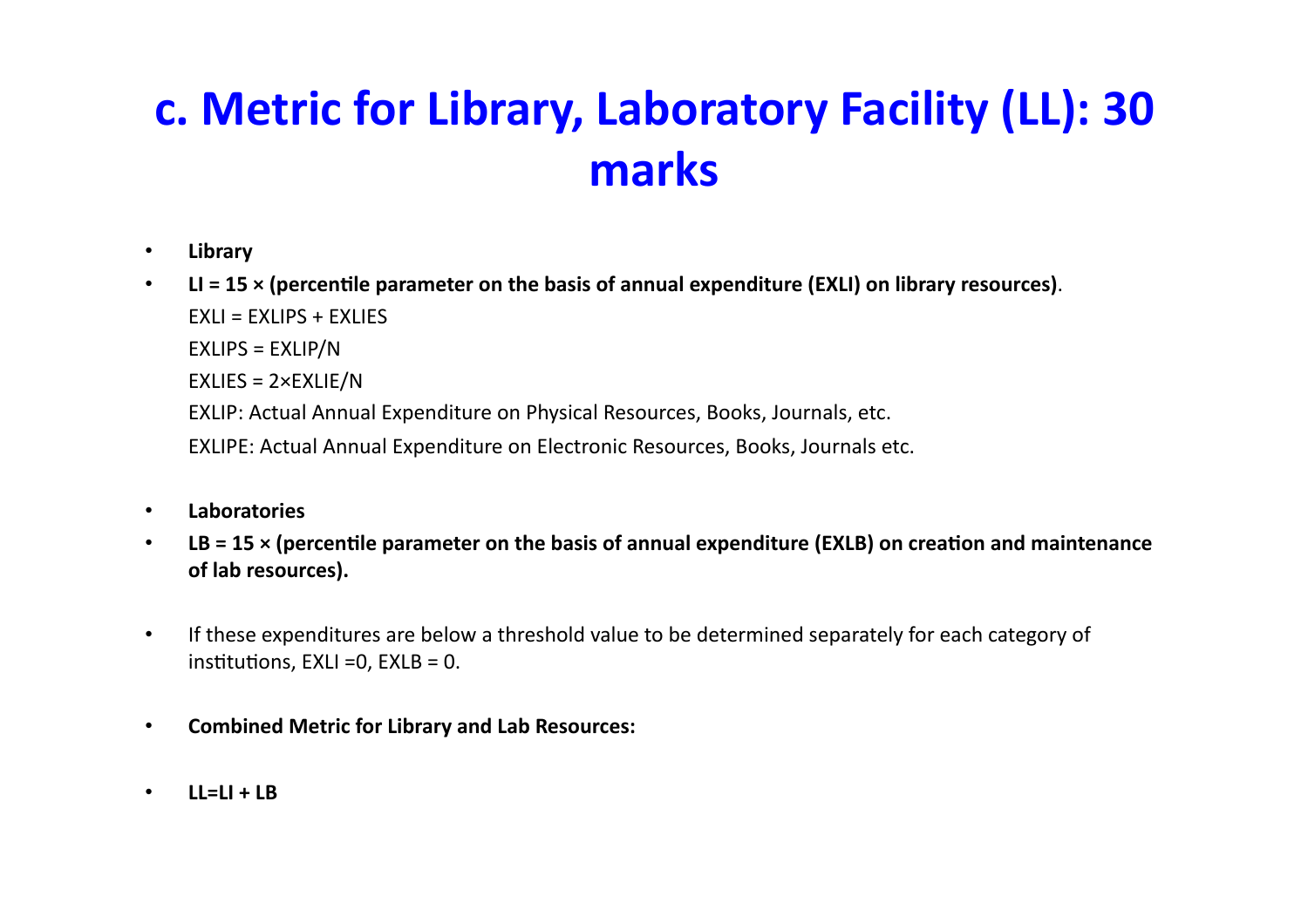#### d. Metric for Sports and Extra-Curricular facility **(SEC):10 marks**

- Parameters to be used:
- Sports facilities area per student (A);
- Actual expenditure per student on Sports and EC activities (B); and
- Number of top positions in inter-college sports and EC events (C).
- Each parameter to be evaluated on a percentile basis to obtain the percentile parameter  $p(A)$ ,  $p(B)$  and  $p(C)$ .  $p(C)=1$  if a college has at least 3 winners of a state level or national event.
- *SEC* =  $10 \times [p(A)/2 + p(B)/4 + p(C)/4]$ .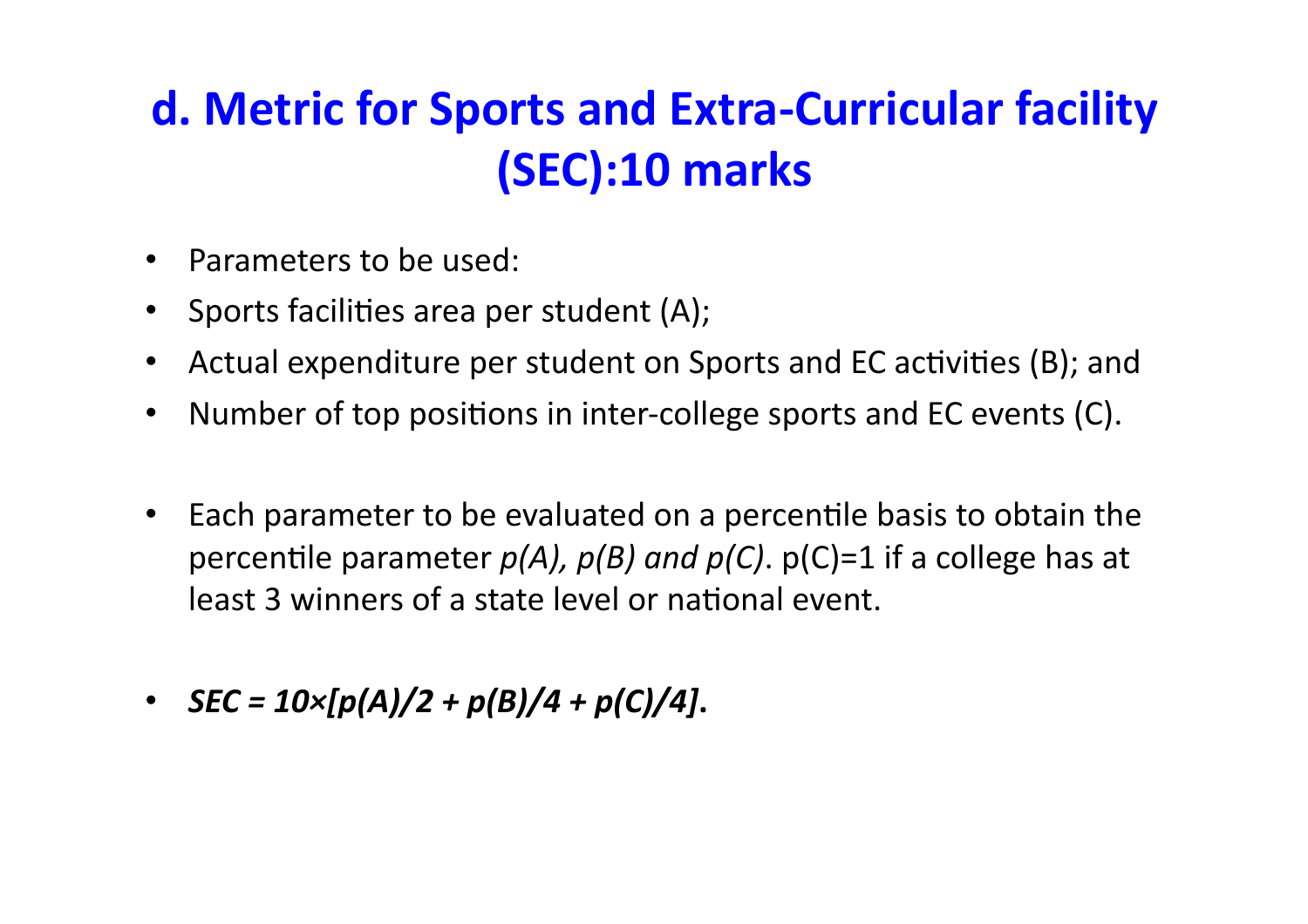#### **Research, Professional Practice & Collaborative Performance (RPC): 100 marks**

- **Ranking weight: 0.30**
- **Overall Assessment Metric:**

 $RPC = PU + CI + IPR + CP + FPPP$ 

• The component metrics explained on following pages.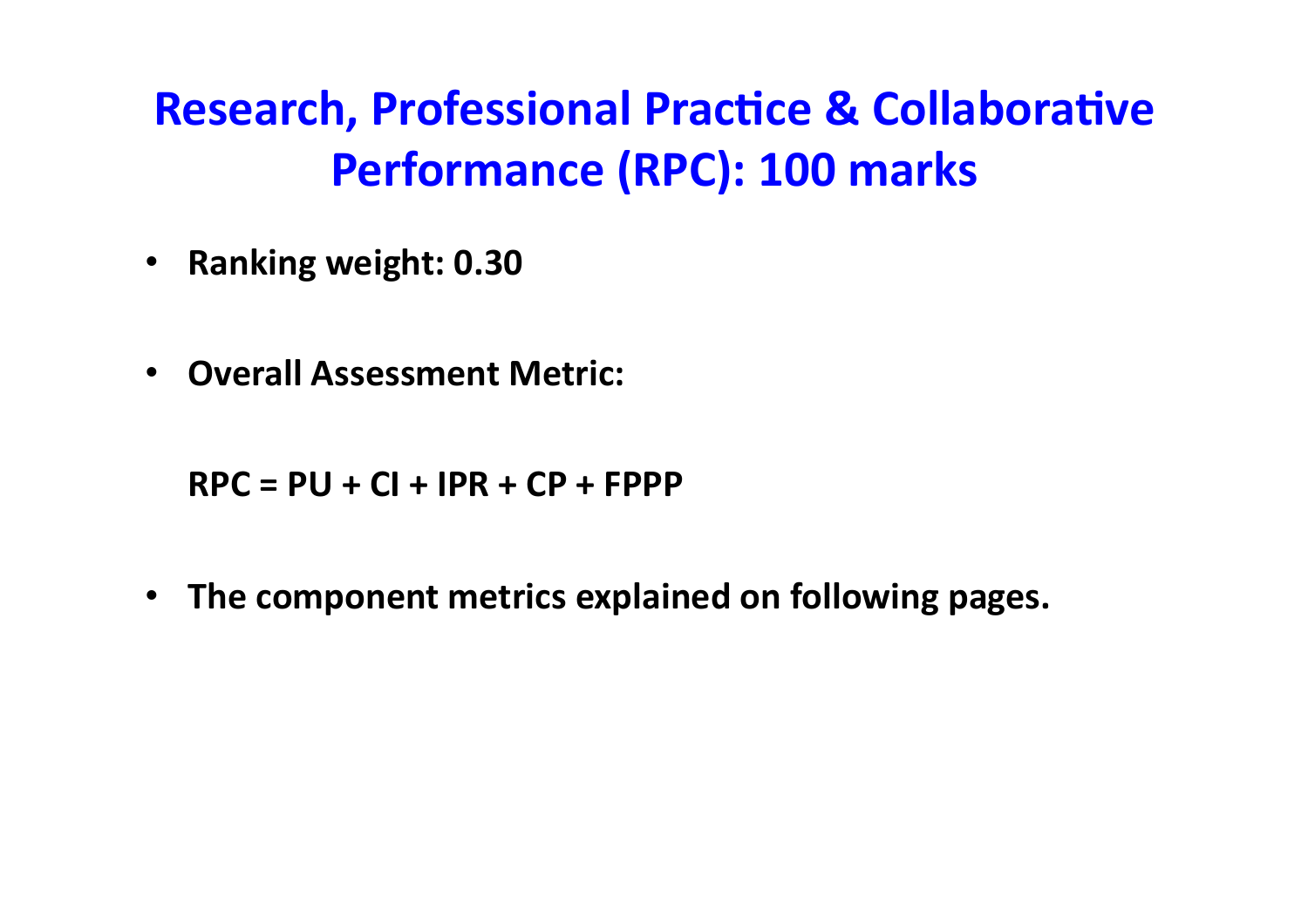#### **a. Combined metric for Publications (PU): 30 marks**

- PU = 30 x percentile (expressed as a fraction) parameter on the basis of **(P/F).**
- P is the number of publications = weighted average of numbers given by Scopus, Web of Science and Google Scholar over the previous 3 years.
- $P = 0.3$ PW + 0.6PS + 0.1PG
- PW: Number of publications reported in Web of Science.
- PS: Number of publications reported in Scopus
- PG: Number of publications reported in Google Scholar.
- F is the number of regular faculty members as used in Item 1.
- Explanation: Percentile parameter = (percentile value of  $P/F$ )/100.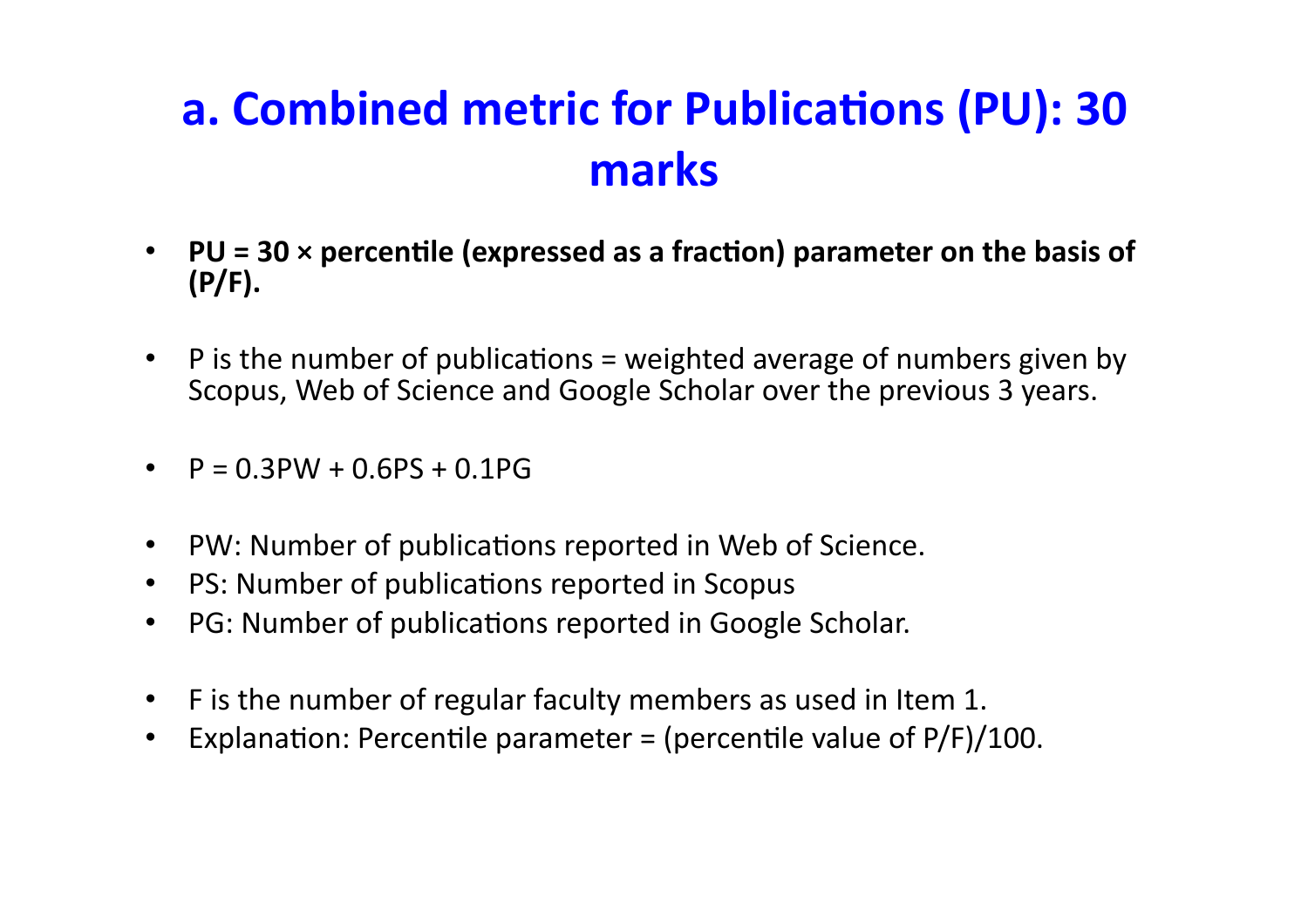#### **b. Combined metric for Citations (CI) – 30 marks**

- CI = 30 × percentile (expressed as a fraction) parameter on the basis of (CC/P) for category  $A \times$  percentile parameter on the basis of P.
- Here CC is Total Citation Count over previous 3 years and
- P is total number of publications over this period as computed for PU.
- CC is computed as follows  $CC = 0.3CCW + 0.6CCS + 0.1CCG$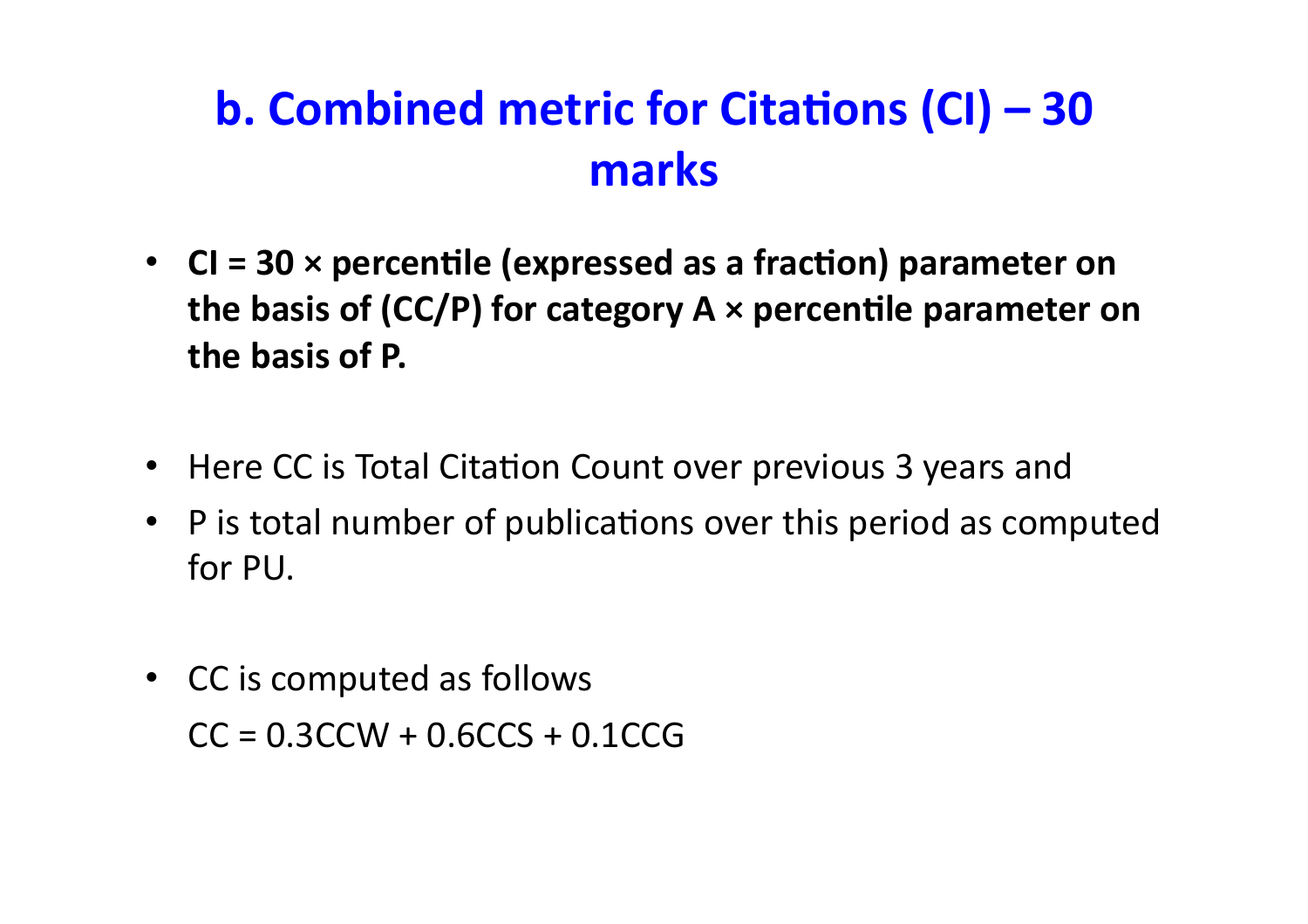#### **c. IPR and Patents: Granted, Filed, Licensed (IPR) – 15 marks**

- $\cdot$  **IPR** =  $PF + PG + PL$
- PF =  $3 \times$  percentile parameter (expressed as a fraction) on the basis of PF/F. PF is the number of patents, copyrights, designs filed. F is the number of regular faculty members.
- PG = 6× percentile parameter (expressed as a fraction) on the basis of PG/F. PG is the number of patents, copyrights, designs granted/registered. F is the number of regular faculty members.
- PL =  $2 \times I(P) + 4 \times$  percentile parameter (expressed as a fraction) based on EP/F. EP is the total earnings from patents etc. over the last 3 years.

 $I(P) = 1$ , if at least one patent was licensed in the previous 3 years or at least one technology transferred during this period; 0 otherwise. F is the average number of regular faculty over this period.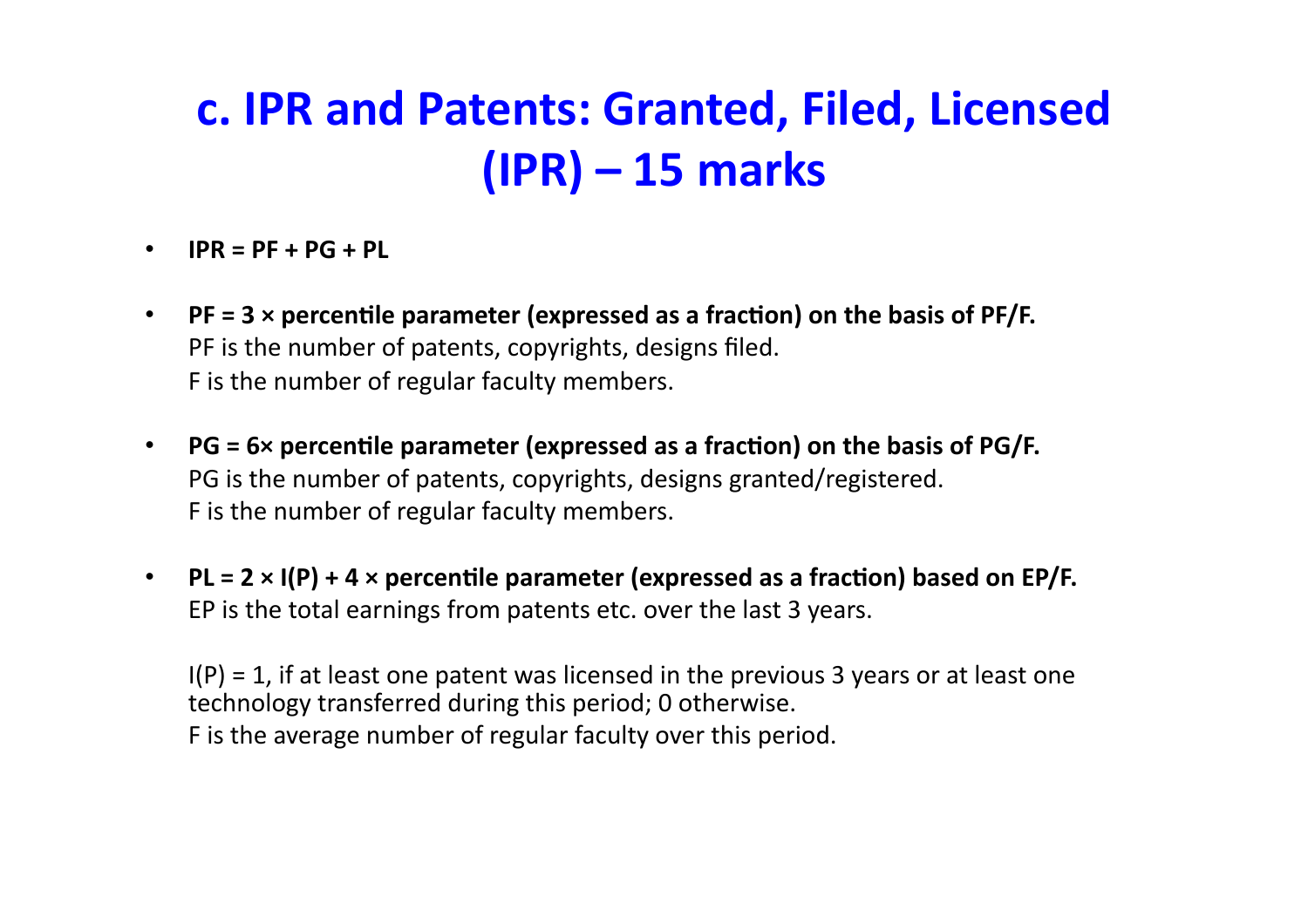#### **d. Percentage of Collaborative Publications, patents CP – 10 marks**

- CP = 10 × (fraction of publications jointly with outside collaborators + fraction of patents jointly with outside **collaborators).**
- In case this number turns out to be more than 10, the score will be restricted to this value.
- Data Collection: Mainly from Data Bases like Scopus, Web of Science and Google Scholar.
- Could be aided by information from the institute.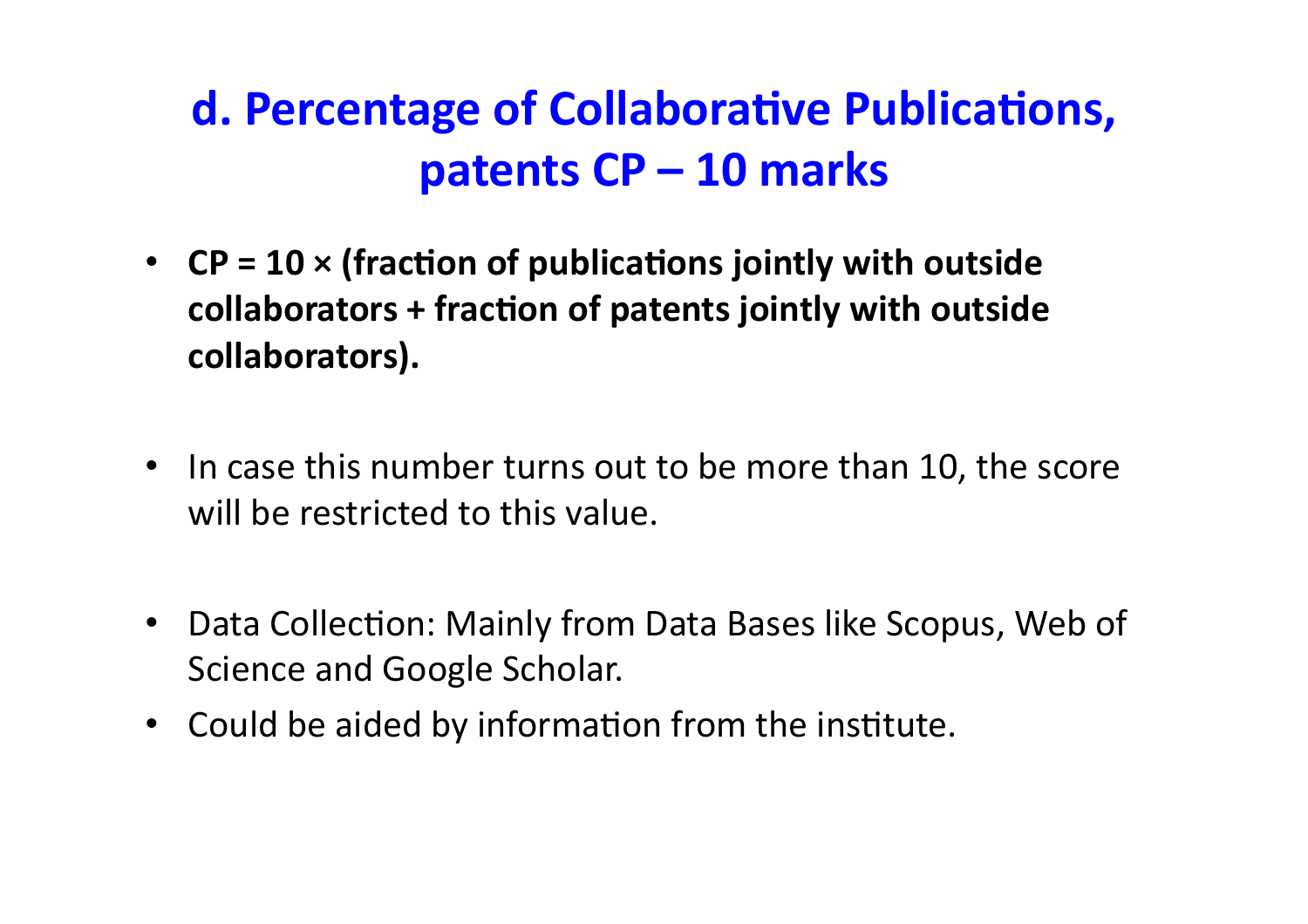#### **e. Footprint of Projects and Professional Practice (FPPP) – 15 marks**

- $FPPP = FPR + FPC$
- FPR = 7.5  $\times$  Percentile parameter (as a fraction) based on the average value of RF for the previous 3 years.

RF is average annual research funding earnings (amount actually received in Lakhs) at institute level for the previous 3 years.

• FPC = 7.5  $\times$  Percentile parameter (as a fraction) based on the average value of CF for the previous 3 years.

CF is cumulative consultancy amount (amount actually received in Lakhs) at institute level, for the previous 3 years.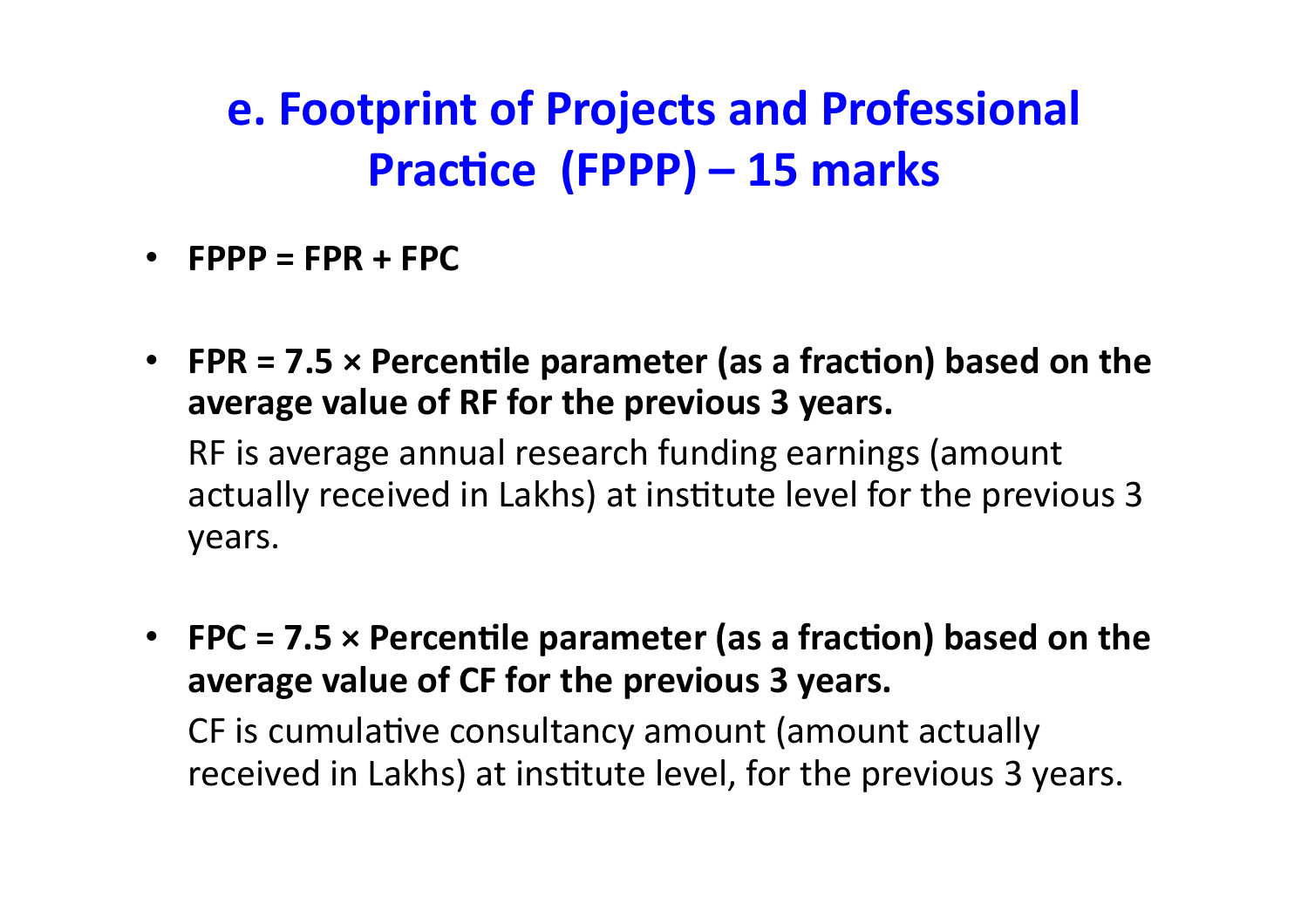#### **3. Graduation Outcome (GO) :100 marks**

- Ranking weight: 0.15
- Overall Assessment Metric: GO = PUE + PHE + MS
- The component metrics are explained on following pages.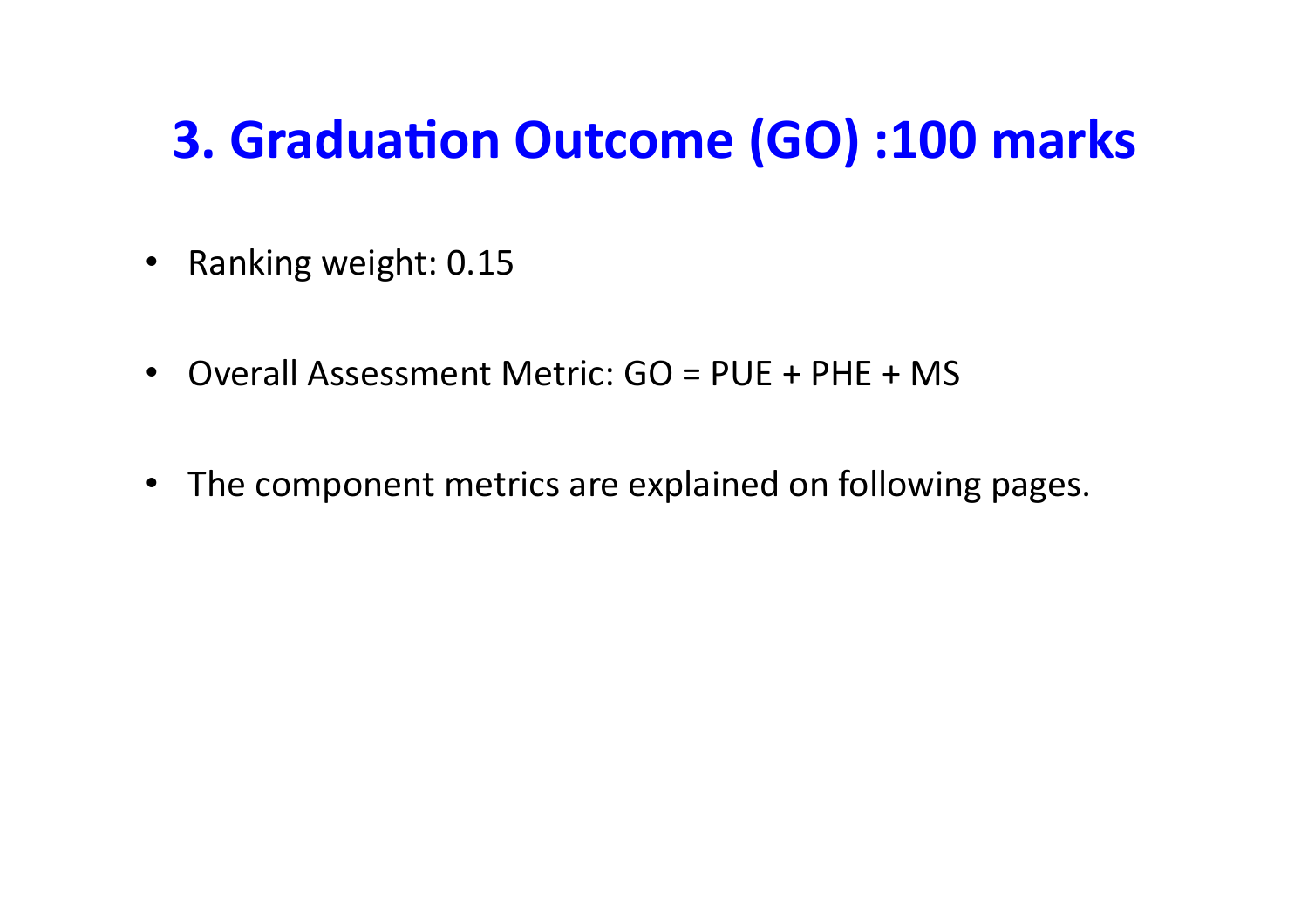#### **a. Combined Performance in Public and University Examinations (PUE):30 marks**

- Public examination Metric: to be based on cumulative percentile of students (as a fraction of the number appearing) qualifying in public examinations (such as UPSC Conducted, State Govt., GATE, NET, CAT etc. list to be notified) from an institution, out of the cumulative number of successful students in that year.
- University examination Metric: to be based on the percentage of students clearing/complying with degree requirements in minimum time.
- **PUE** =  $PE + UE$  (?)
- Public Exam (PE) (20 Marks) + University Exam (UE) (10 Marks)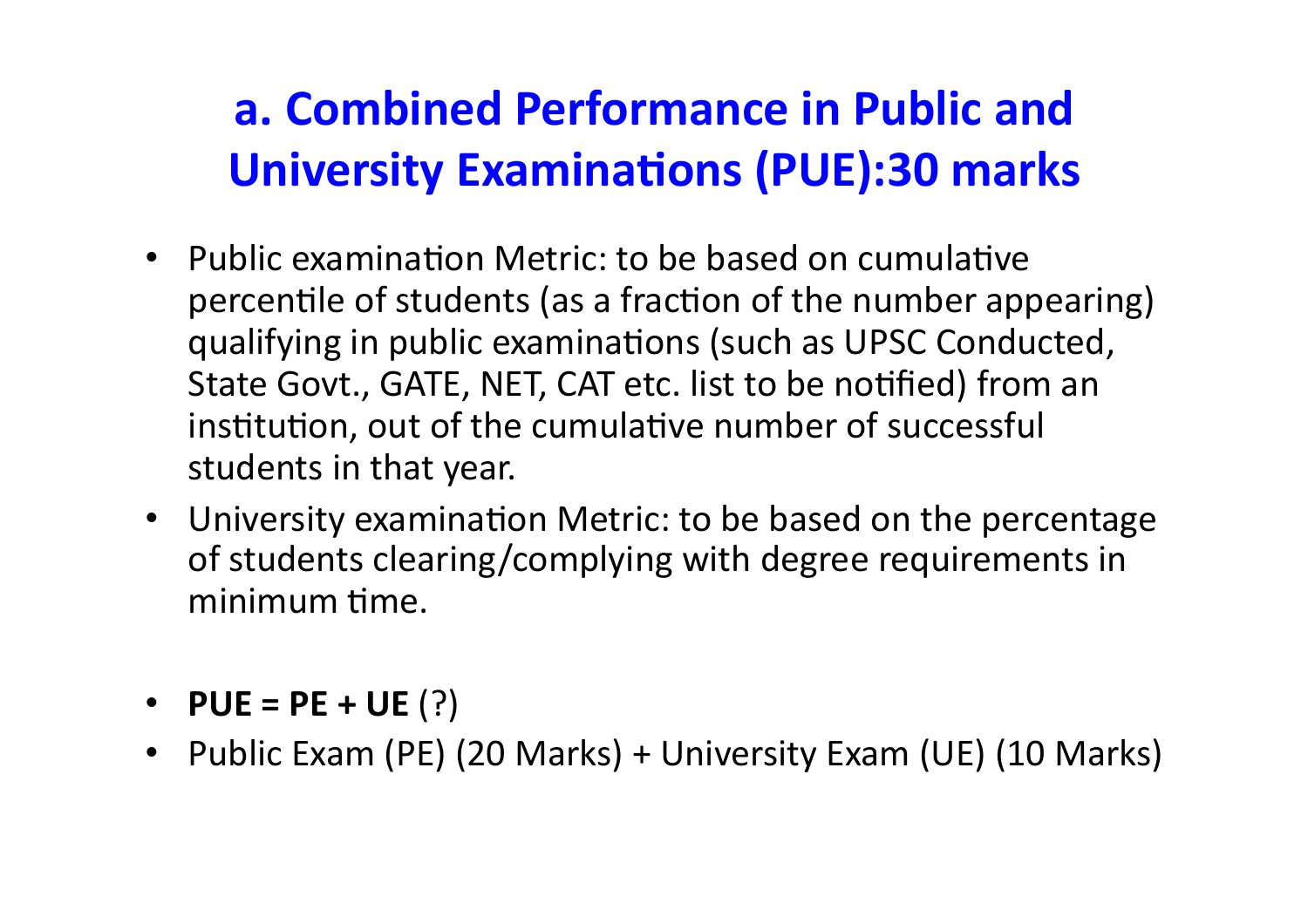#### **a. Combined Performance in Public and University Examinations (PUE)**

- For Public Exams, we first calculate the percentile parameter p as follows:
- Let  $f_i$  be the fraction of successful students from a given institution (ratio of the number successful and the number appearing) for exam i.
- Let  $t_i$  be the toughness parameter of exam i.

$$
p =
$$
fraction percentile of  $\sum (1 - t_i) f_i$ , where  
 $t_i = \frac{\text{number of successful candidates in exam i}}{\text{number appearing in exam i}}$ 

- PE = 20 x cumulative percentile of students from the institution in the cumulative data of public **exams.**
- $UE = 10 \times (N/80)$
- N is the percentage of Students (as a fraction of those admitted for the batch, averaged over the previous 3 years) qualified in university examinations in minimum time.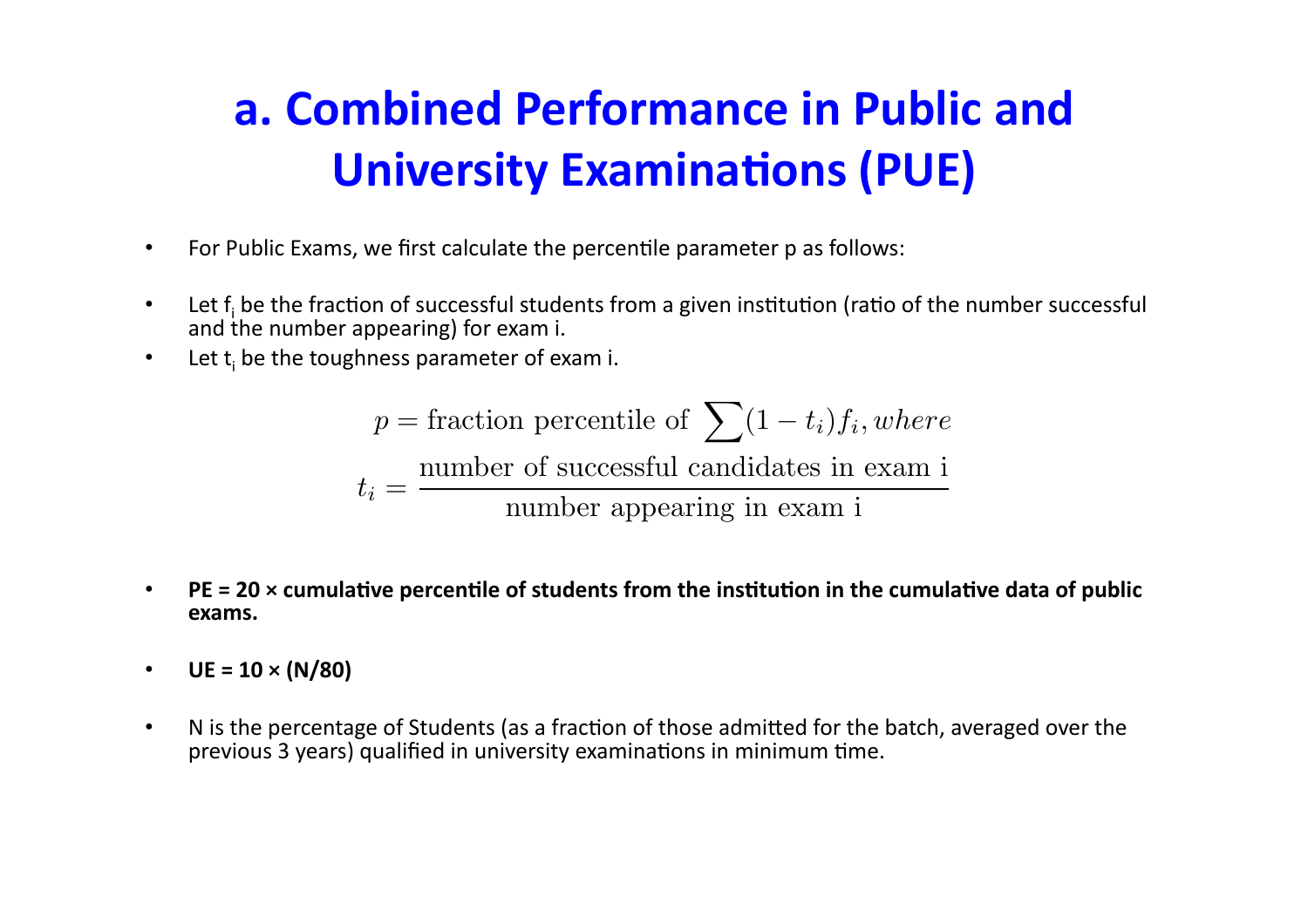#### **b. Combined % for Placement, Higher Studies, and Entrepreneurship (PHE): 50 marks**

- $N_1$  = Percentage of students placed through campus placement in the previous year.
- $N_2$  = Percentage of students who have been selected for higher studies. Ideally this data should come from admitting institutions. But initially we may encourage applicant institutions to maintain credible records of this information.
- $p_3$  = percentile parameter for the number of entrepreneurs produced over the previous 10 year period.
- PHE =  $20 \times (N_1/100 + N_2/100) + 10p_3$
- OR: simply PHE =  $50 \times N_1/100$  (Data for all three to be collected, but used only when reliable data starts coming).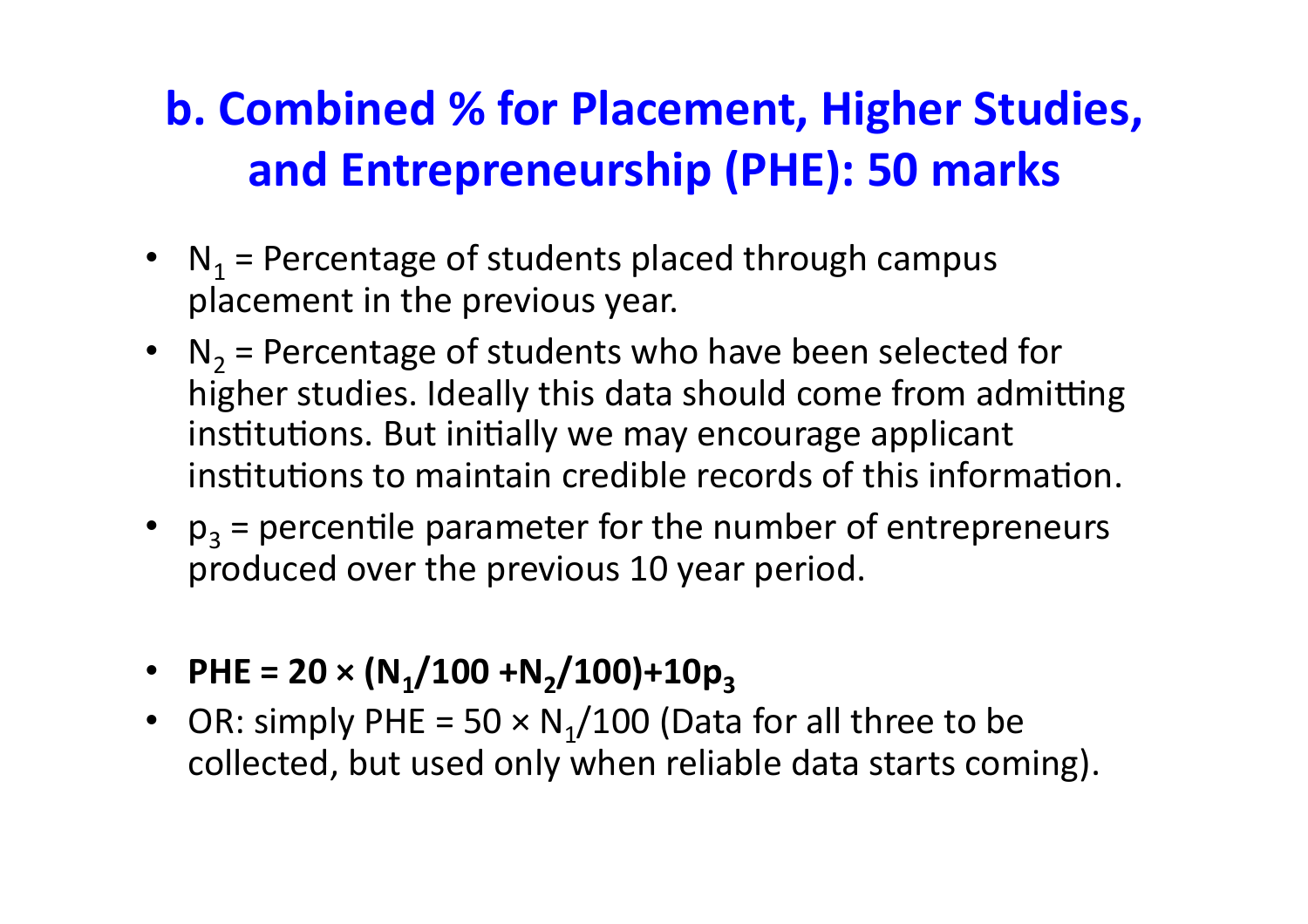#### **Mean Salary for Employment (MS): 20 marks**

- MS = 20  $\times$  average salary of graduates from an institution as a **percentile parameter of the maximum average salary across institutions**  $\times$  placement percentile parameter.
- Data from a list of chosen 100 (or 50) top employers to obtain average salary offered to students from different institutions?
- The bouquet of employers could be different for Tier I and Tier II institutions. The list of employers could be rotated from year to year to avoid biases of any kind.
- Alternatively, data could also be populated through outsourcing the task to a reliable market survey agency.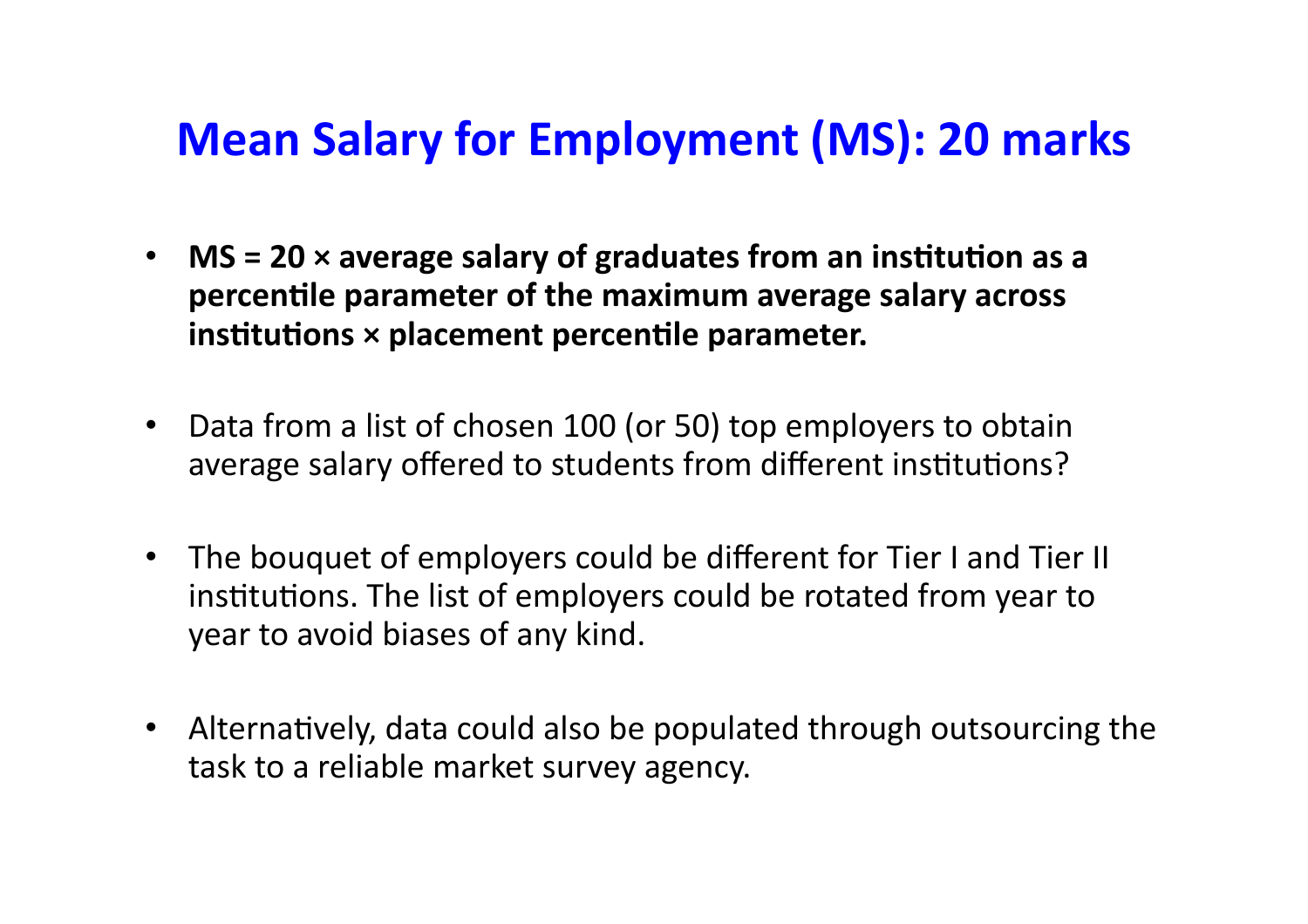#### **4. Outreach and Inclusivity (OI):100 marks**

- Ranking weight: 0.15
- Overall Assessment Metric: OI = CES + WS +ESCS + PCS
- The component metrics are explained on following pages.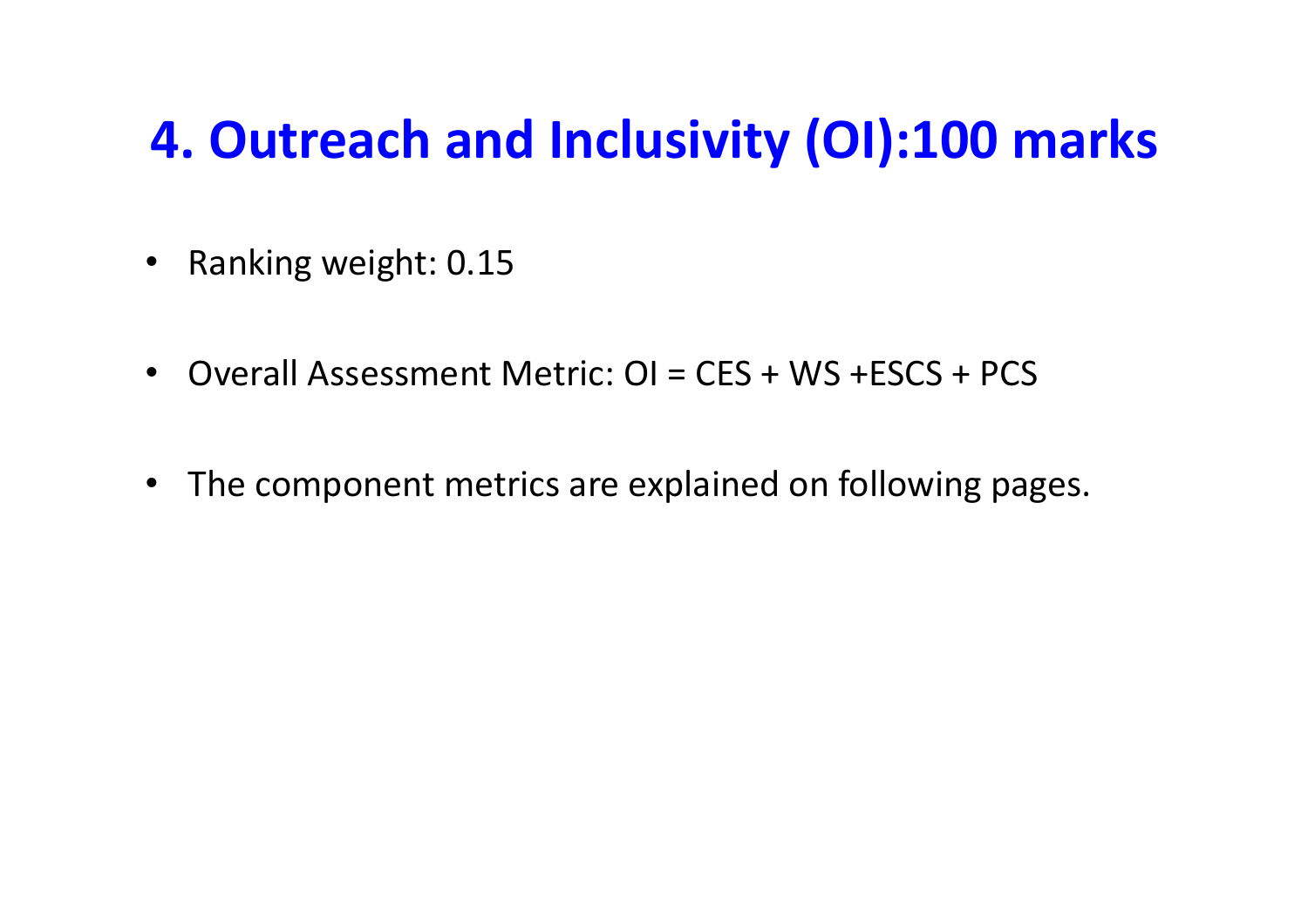#### **a. Outreach Footprint (Continuing Education,** Service) (CES) – 25 marks

- CES = 25  $\times$  percentile parameter based on N
- N: Number of participation certificates issued per year (averaged over previous 3 years) to Teachers/Industry Personnel etc. for outreach programs of 6 days or more.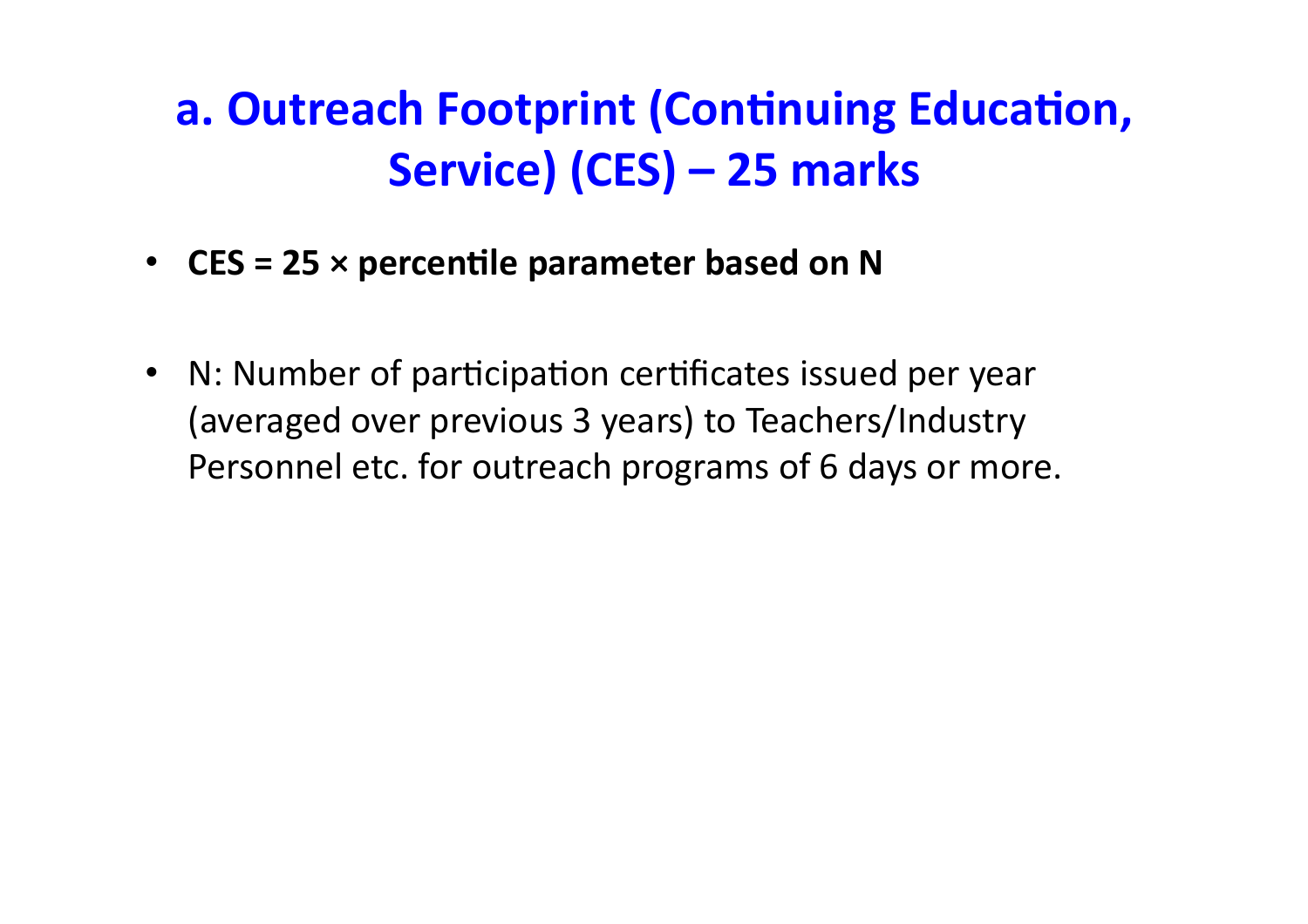#### **b. Percent Students from other states/ countries (Region Diversity RD): 25 marks**

- **RD** = 18 × fraction of total students admitted (averaged over **past 3 years) from other states + 7**  $\times$  **fraction of students** admitted (averaged over past 3 years) from other countries
- (Percentile basis: the above fractions may be converted into percentile fractions).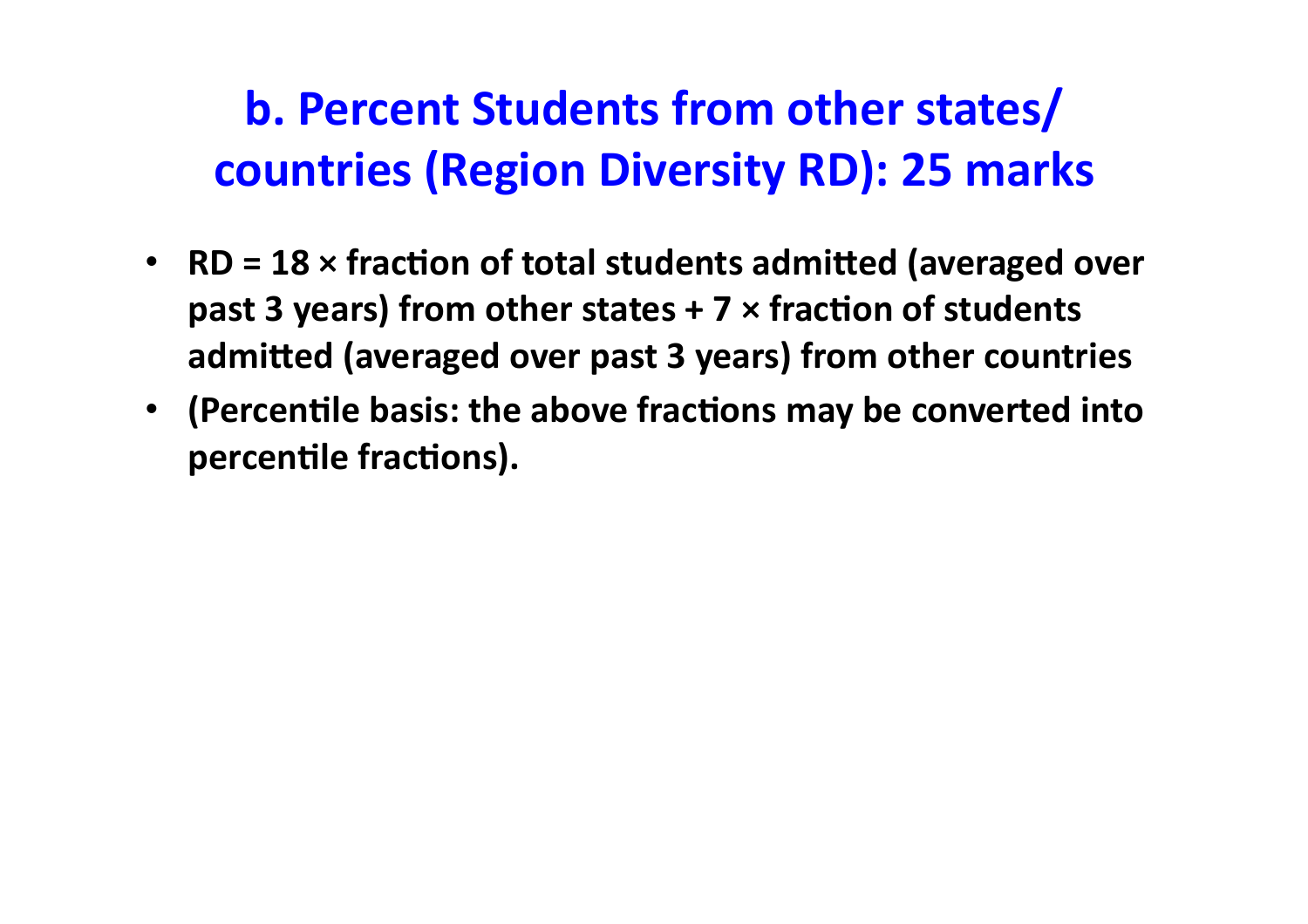#### **c. Percentage of Women (WF)+ (WS) + (WG)– 20 marks**

- **WS** =  $8 \times (N_1/50) + 8 \times (N_2/20) + 4 \times (N_3/2)$
- $N_1$  and  $N_2$  are the percentage of Women Students and faculty respectively.  $N_3$  is the number of women members of eminence as Heads of Institute or in the Governing Board.
- Expectation: 50% women students and 20% women faculty and 2 women members as Institute Head or in the Governing Board expected to score maximum marks;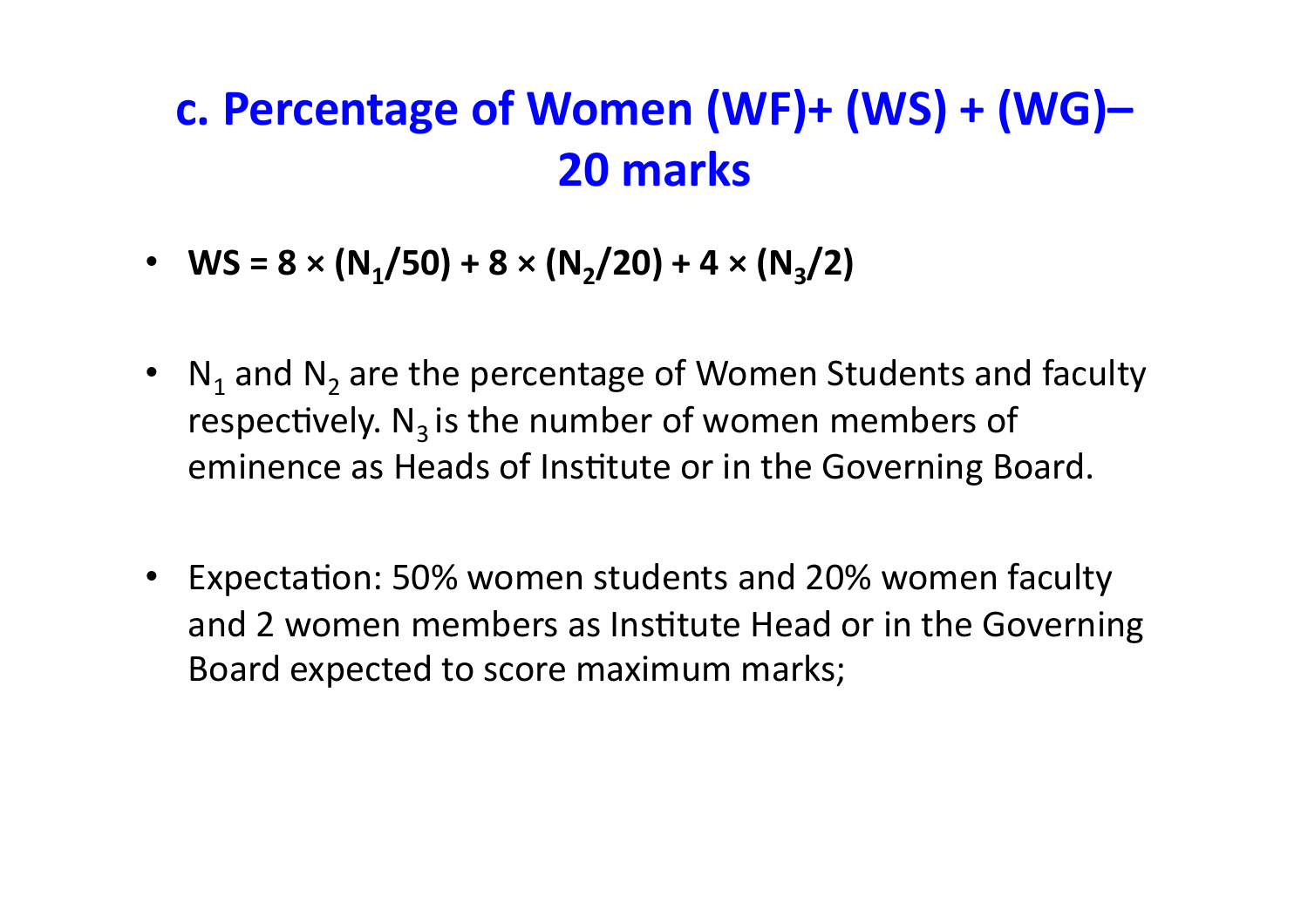**d. Facilities for Economically and Socially Challenged Students (ESCS) – 20 marks** 

- **ESCS** =  $20 \times (N/50)$
- N is the percentage of economically and socially challenged Students averaged over the previous 3 years.
- Expectation: 50% economically and socially challenged students should be admitted to score maximum marks.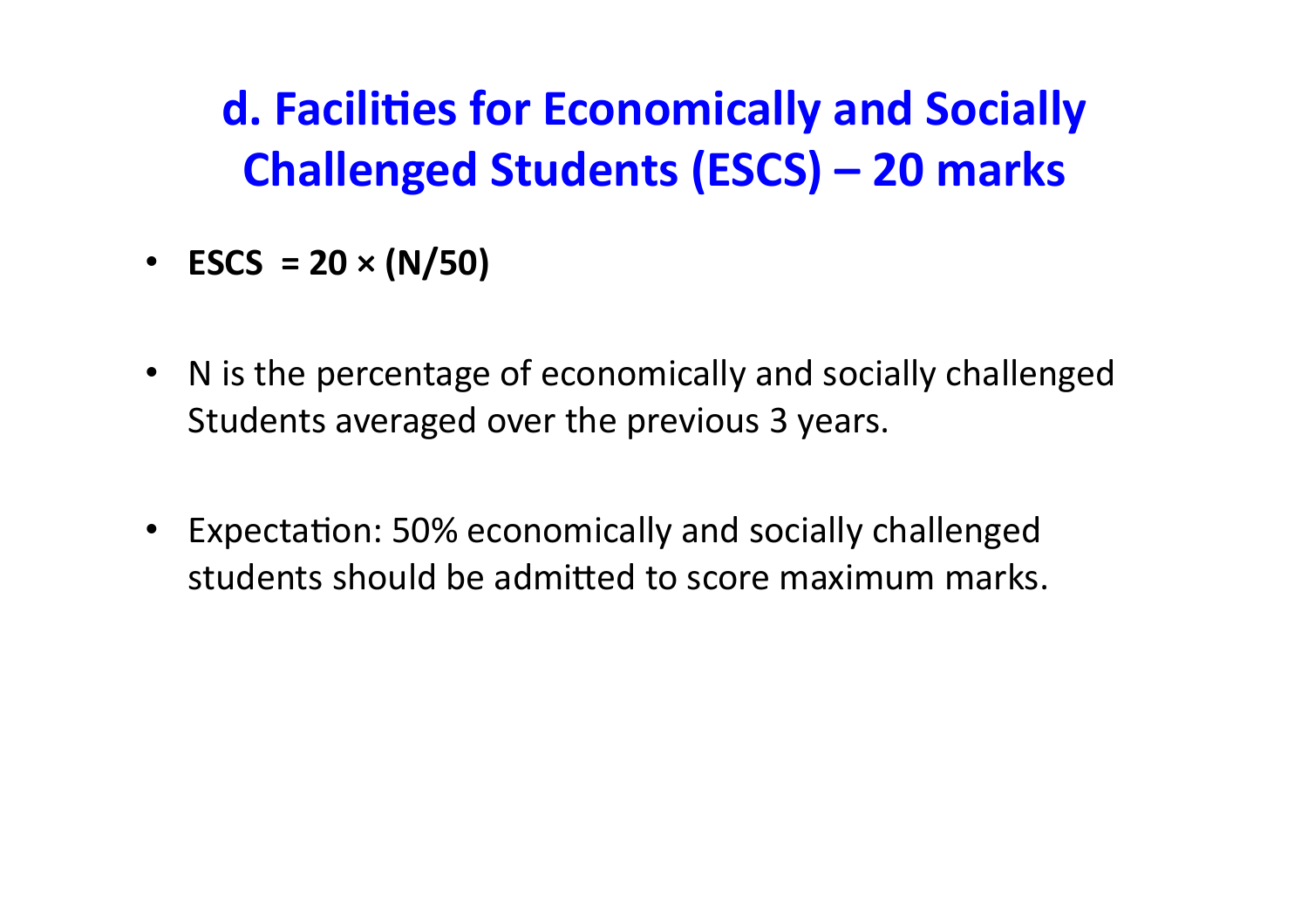#### **e. Facilities for Physically Challenged Students (PCS) – 10 marks**

- PCS = 10 marks, if the Institute provides full facilities for physically challenged students.
- **NAAC** and NBA to provide a list of such institutions.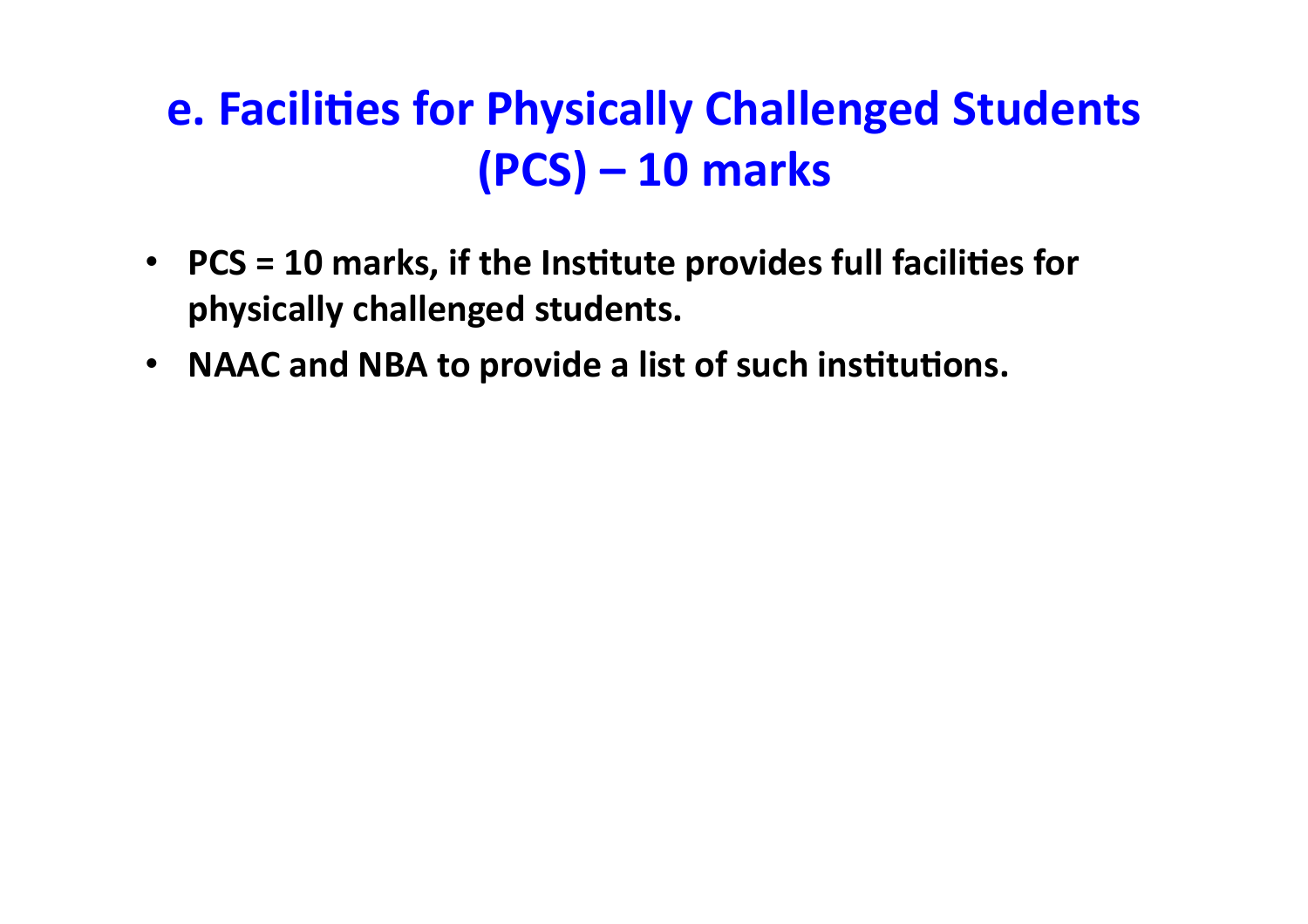### **Perception (PR) – 100 marks**

- Ranking weight: 0.1
- Overall Assessment Metric:  $P = PR$
- Process explained on following pages.